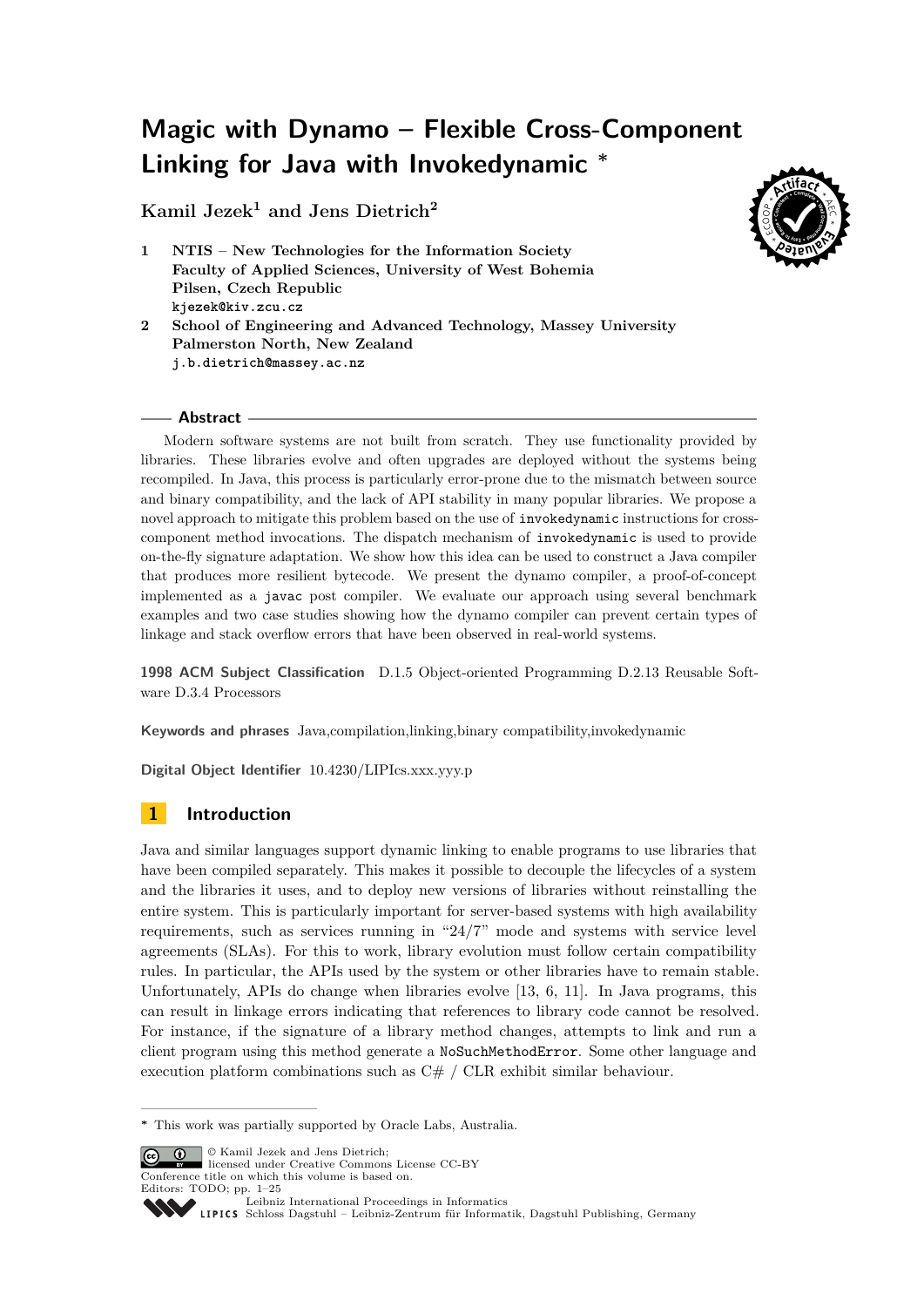The relevant part of the signature used to resolve method references is called the descriptor [\[26,](#page-24-1) sect 4.3.3]. The descriptor consists of the parameter and return types without generic type parameters. Changes to descriptors cause linkage errors. This leads to a behaviour that is very different from the compiler that reasons about the type hierarchy, associations between primitive and wrapper types, and narrowing and widening rules. In other terms, there are different types of compatibility [\[8\]](#page-23-3): *source compatibility* is used by the compiler when a system is compiled against a set of libraries, while *binary compatibility* is used when a system is linked against libraries that may have been compiled separately. The notion of binary compatibility is explicitly defined in the Java Language Specification with respect to linking [\[22,](#page-23-4) sect 13].

There are a number of empirical studies all indicating that this leads to problems [\[13,](#page-23-0) [6,](#page-23-1) [11,](#page-23-2) [32,](#page-24-2) [33\]](#page-24-3). It turns out that binary compatibility issues are surprisingly common when libraries evolve, and the majority of developers lack understanding of these issues [\[12\]](#page-23-5).

There are several possible approaches to tackle this problem. First, meta-object protocols and patterns could be used. For instance, in the presence of protocols like Smalltalks doesNotUnderstand [\[21\]](#page-23-6) or Ruby's method\_missing [\[18\]](#page-23-7), adapters can be easily integrated into library code. But this requires that the respective classes override doesNotUnderstand. And anyway, such a protocol is not available in Java. The second option is to change the runtime (i.e. the VM): either by instrumenting code that is being loaded or by changing the linking process in the virtual machine itself. This is possible, but expensive and invasive - the runtimes must be configured accordingly, and the instrumentation imposes a performance penalty. Moreover, the same code is sometimes accessed from different contexts (other libraries or applications), with different lifecycle dependencies on the library containing the code that is being adapted. Instrumenting library code does not support such scenarios. The third option is to access objects instantiating library classes via proxies and to use reflection within these proxy classes to resolve methods. This has two disadvantages: the proxies must either be generated or a dynamic proxy pattern must be used which requires some type abstraction. Furthermore, the use of reflection is slow.

In this paper, we suggest a simple yet elegant solution to this problem that tries to combine the advantages of the other methods discussed. Our approach is based on the idea of replacing existing invoke instructions of library methods ("cross-component invocations") by invokedynamic instructions. The runtime bootstrap mechanism we propose mimics the behaviour of a solution based on a doesNotUnderstand-like protocol. While we use a reflection protocol to locate target methods, the use of the protocol based on invokedynamic allows us to avoid much of the runtime overhead of traditional reflection. Bytecode is manipulated at compiletime and not when classes are loaded, thus avoiding runtime performance and configuration overhead. Also, the generated bytecode can be further optimised and analysed by the standard Java runtime (JIT, HotSpot). Due to the use of invokedynamic, the bytecode produced by our method is less prone to linkage errors than the bytecode produced by the standard Java compiler.

Our contributions are as follows:

- We present the *dynamo enhancer*, a bytecode manipulation framework that can be used to replace invocation instructions.
- We present the *dynamo compiler*, a Java compiler based on the dynamo enhancer.
- We present the *DynamoDSL*, a lightweight declarative language that can be used to  $\sim$ specify when to replace invocations.
- We present a set of benchmarks used to measure the compile- and runtime performance m. overhead of dynamo.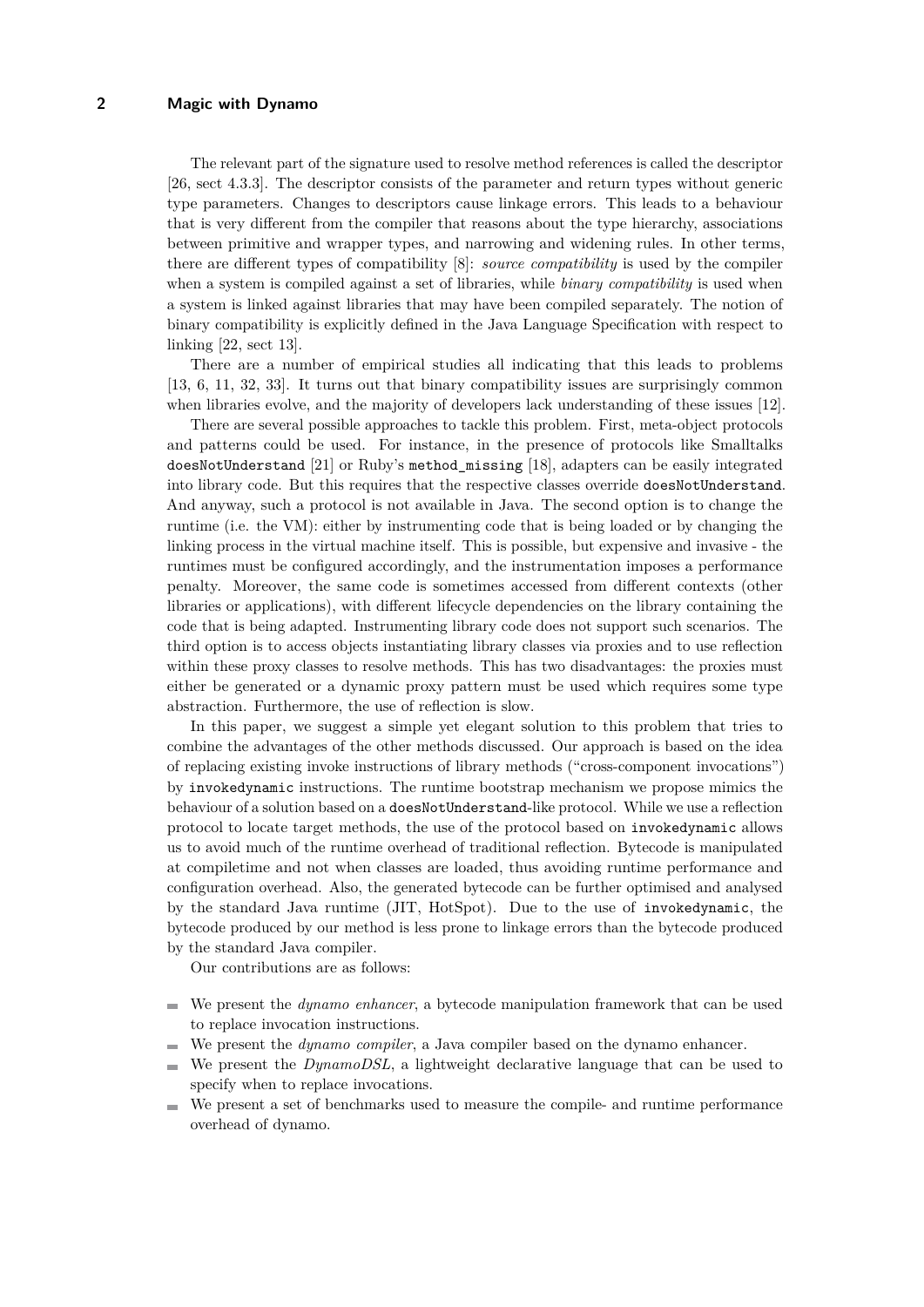- $\blacksquare$  We present a case study that shows how the use of the dynamo compiler can prevent linkage errors that occur in the evolution of the *jasperreports* and *jfreechart* open source libraries.
- We present a second case study that shows how the use of the dynamo compiler can prevent stack overflow errors that can occur when methods are overridden with covariant return types.

The rest of this paper is structured as follows: first we discuss related work in Section [2](#page-2-0) followed by a background in Section [3](#page-3-0) where we discuss some key concepts used later. In Section 4, we present the actual compiler and its components, followed by a discussion of the runtime behaviour in Section 5. This is followed by Section [6](#page-13-0) discussing benchmarks used for quality assurance and performance assessment, and two case studies in Section [7](#page-16-0) extracted from problems encountered with real world systems. We finish our contribution with a brief conclusion.

## <span id="page-2-0"></span>**2 Related Work**

Our work addresses issues related to binary compatibility. The study of binary compatibility goes back to the work by Forman et al. [\[19\]](#page-23-8), in the context of IBM's SOM object model. For Java, binary compatibility is formally defined in the language specification [\[22,](#page-23-4) sect 13]. Drossopoulou et al. have proposed a formal model of binary compatibility in [\[17\]](#page-23-9).

Our work is motivated by issues that result from inconsistencies between source, binary and to some extent behavioural compatibility. These issues have been catalogued and studied by several authors, including des Rivières [\[10\]](#page-23-10), Dietrich et al. [\[11,](#page-23-2) [12\]](#page-23-5) and Raemakers et al. [\[32\]](#page-24-2). In particular, they include empirical studies [\[11,](#page-23-2) [32\]](#page-24-2) showing that binary compatibility issues occur in practice when programs and libraries used by these programs evolve independently. Dig and Johnson [\[13\]](#page-23-0) have conducted an API evolution case study on five real world systems (*struts*, *eclipse*, *jhotdraw*, *log4j* and a commercial application). They found that the majority of API-breaking changes were caused by refactoring, but did not distinguish between different types of compatibility. Mens et al. [\[27\]](#page-24-4) have studied the evolution of Eclipse (from version 1.0 to version 3.3). The focus of this study was to investigate the applicability of Lehmann's laws of software evolution [\[25\]](#page-24-5). They found significant changes. Cosette and Walker have studied the evolution of APIs on a set of five Java open source programs [\[6\]](#page-23-1). They focused on generating change recommendation techniques that could then be used to give developers advice on how to refactor client code in order to adapt to API changes.

Several authors looked into how binary compatibility problems in Java programs can be avoided. Our work is somehow similar to binary component adaptation (BCA) by Keller et al. [\[24\]](#page-24-6) as bytecode is modified in order to overcome certain compatibility problems. However, there are important differences: (1) BCA does not support changes to method descriptors, (2) changes must be specified by the user in the form of delta files while our approach is completely automated (3) BCA modifies libraries (components) whereas we transform the program itself (4) BCA can alter types and their relationships and is therefore rather invasive as it changes the semantics of client programs using reflection (for instance, when interfaces are added to classes, and the client program uses instance of guards)<sup>[1](#page-2-1)</sup>

<span id="page-2-1"></span><sup>1</sup> In a trivial sense, the dynamo compiler also changes the semantics of programs as method invocations that used to result in errors succeed after compilation with dynamo. But this effects are intended and local as they only impact the objects aliased at the call site, whereas changing types will affect other, unrelated parts of the program as well.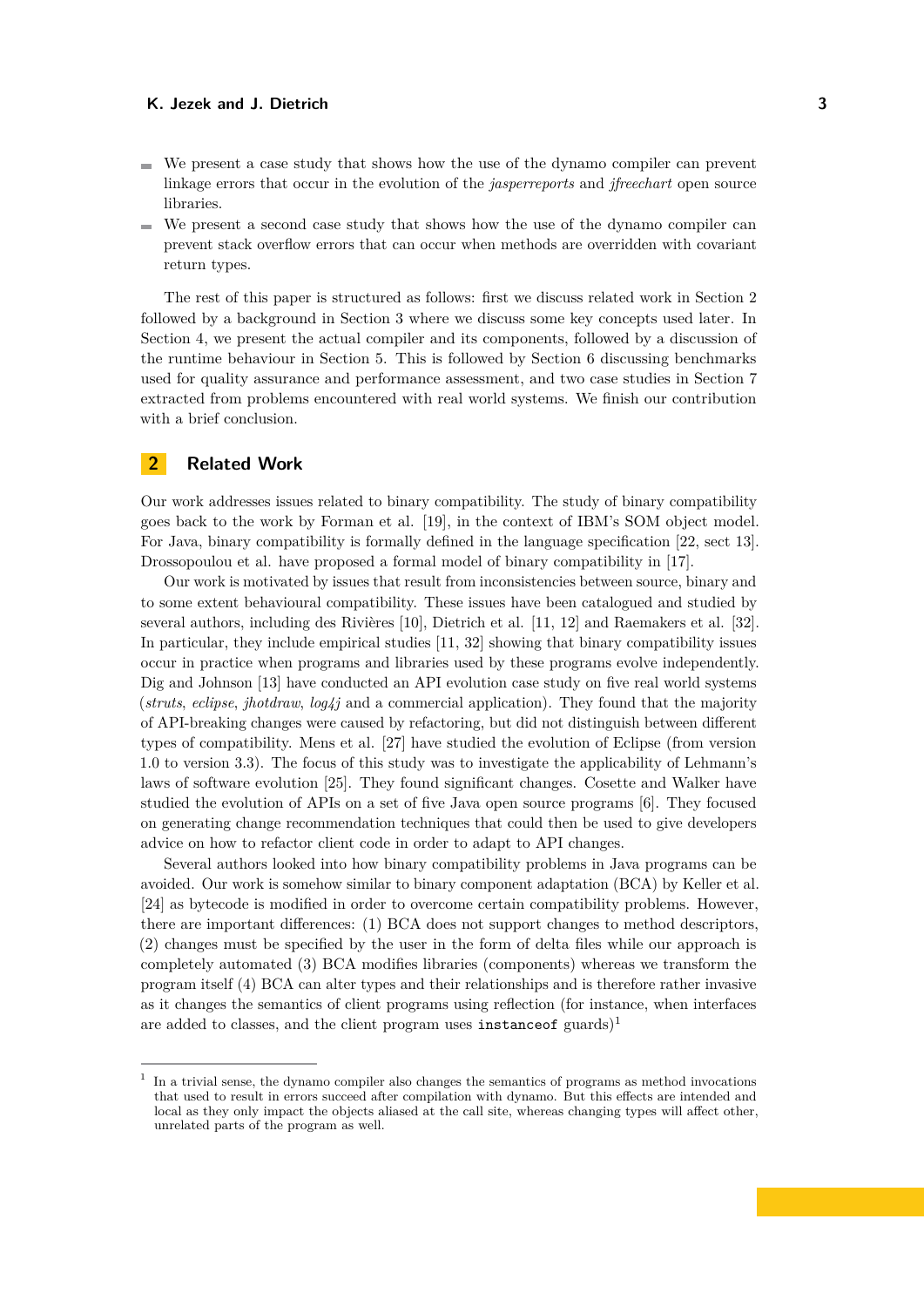Other related works include Dmitriev's proposal to use binary compatibility checks in order to optimise build systems [\[16\]](#page-23-11), Barr and Eisenbach's rule-based tool to compare library versions in order to detect changes that cause binary incompatibility [\[2\]](#page-23-12), and refactoring-based approaches by Dig et al. [\[14\]](#page-23-13) and Savga and Rudolf [\[7\]](#page-23-14), aiming at generating a compatibility layer that ensures binary compatibility when used libraries evolve. Corwin et al. [\[5\]](#page-23-15) have proposed a modular framework that uses a higher level API on top of the Java classpath architecture. This is somehow similar to how the OSGi framework [\[40\]](#page-24-7) operates.

Our work relies on the use of the invokedynamic instruction. One of the key features of invokedynamic is that it adds reflection-like features to the language without incurring the performance overhead imposed by the use of traditional reflection. The low performance overhead has been confirmed by several authors including Kaewkasi [\[23\]](#page-23-16) and Ortin and Conde [\[29,](#page-24-8) [3\]](#page-23-17).

Within the Java standardisation process, JEP 276: Dynamic Linking of Language-Defined Object Models [\[38\]](#page-24-9) is related to this research. The focus of JEP 276 is on supporting the compilation of object expressions often used in applications that require templating, while we suggest different compilation for standard Java call sites. The JEP 276 proposal does explicitly state that it does "not wish to provide linking semantics for operations for any single programming language or execution environment for any such language".

There is one open source project we are aware of with a similar aim – Kohsuke Kawaguchi's Bridge Method Injector<sup>[2](#page-3-1)</sup>. The idea behind this project is to address one particular evolution problem we also consider - source-compatible changes of the return type. This is achieved by generating additional bridge methods in a post compilation step, a technique also used by the compiler when encountering co-variant return types. This will be discussed in more detail in section [7.2.](#page-19-0) The bridge method injector relies on an annotation that has to be added by the author of the library that evolves. This requires that the author understands the effects this change has on client code, and this might not always be the case [\[12\]](#page-23-5). On the other hand, our approach is completely automated and covers a wider range of evolution patterns.

This work is part of a wider trend towards self-adaptive software [\[36,](#page-24-10) [37\]](#page-24-11).

## <span id="page-3-0"></span>**3 Background**

# **3.1 Binary vs Source Compatibility**

The compiler and the linker use sets of rules to establish whether a method invocation can be resolved. These rule sets define *source compatibility* (in the case of the compiler) and *binary compatibility* (in the case of the linker). As far as Java (version 8) is concerned, binary compatibility is generally stricter than source compatibility as the compiler can reason about subtype relationships, the associations between primitive types and their respective wrapper types via auto-boxing and unboxing conversions [\[22,](#page-23-4) sects 5.1.7, 5.1.8] and invocations of static methods from non-static contexts [3](#page-3-2) .

For instance, consider Listing  $1^4$  $1^4$ . This example has a client program with a class Main invoking Foo.get() defined in a library that has two versions lib-v1.jar and lib-v2.jar. Main can be compiled against both versions of the library. However, when Main is compiled against  $\text{lib-v1.}jar$  and then executed with  $\text{lib-v2.}jar$ , a linkage error

<span id="page-3-1"></span> $^{2}$  <http://bridge-method-injector.infradna.com/>

<span id="page-3-2"></span><sup>&</sup>lt;sup>3</sup> There are some exceptions to this rule – situations where a program is binary but not source compatible with a library. For instance, the use of erasure can cause such scenarios.

<span id="page-3-3"></span><sup>4</sup> Package declarations and imports are omitted.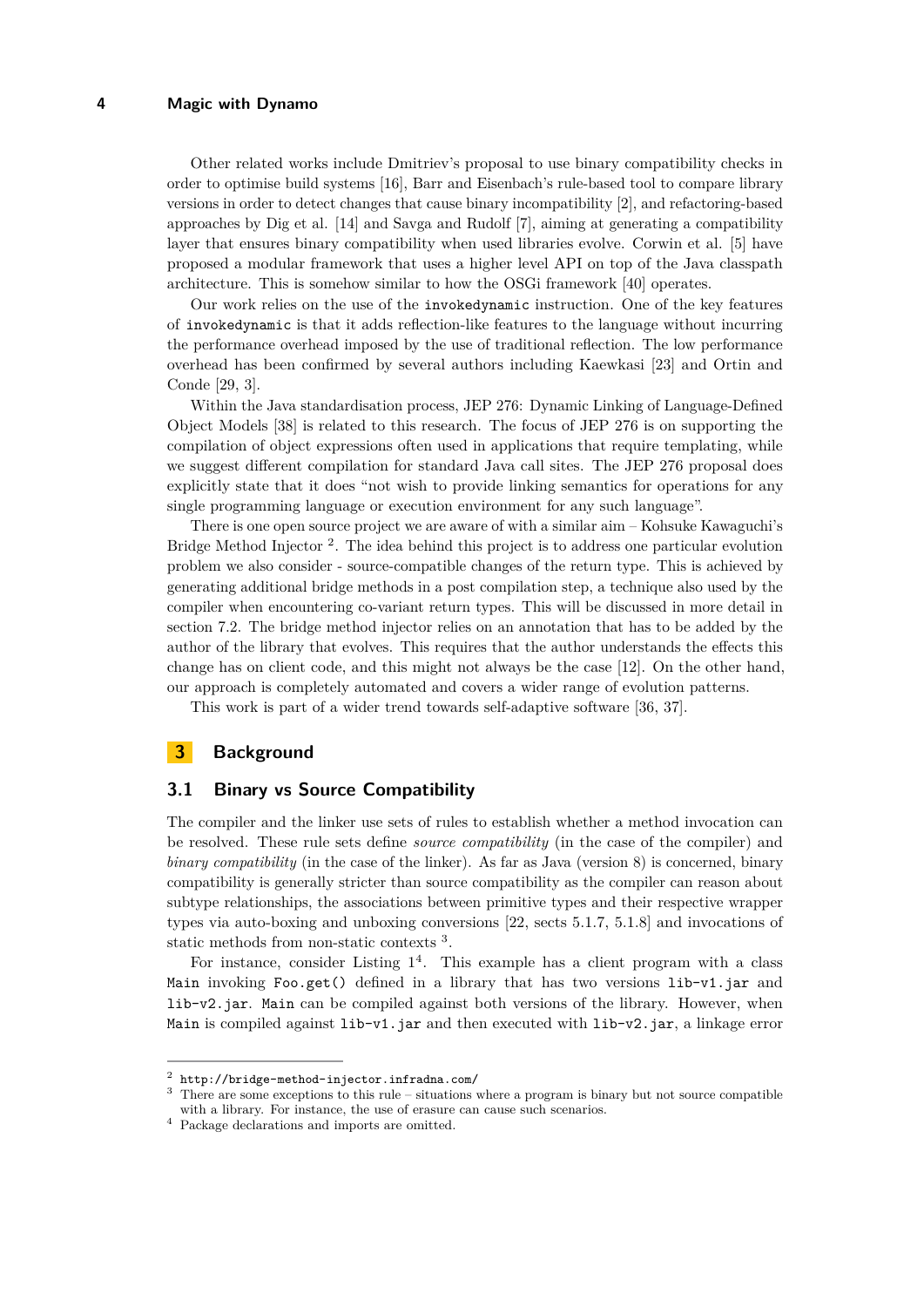(NoSuchMethodError) is thrown as the descriptor get()Ljava/util/Collection; found at the call site does not match the new descriptor get()Ljava/util/List; and can therefore not be resolved.

```
1 // lib-v1.jar
2 public class Foo {
3 public static java.util.Collection get() {return new java.util.ArrayList();}
4 }
5 // lib-v2.jar
6 public class Foo {
7 public static java.util.List get() {return new java.util.ArrayList();}
8 }
9 // client program
10 public class Main {
11 public static void main(String[] args) {
12 java.util.Collection coll = Foo.get();
13 System.out.println(coll);
14 }
15 }
```
**Listing 1** Specialising the return type of a method

Listing [2](#page-4-1) is similar, but this time the sole parameter type of  $bar()$  is changed from int to java.lang.Integer. The compiler deals with this situation by applying auto-boxing. But since the descriptor changes from  $bar(I)V$  to  $bar(Ljava/lang/Integer;)V$ , this change is not binary compatible.

```
1 // lib-v1.jar
2 public class Foo {
3 public static void bar(int i) {System.out.println(i);}
4 }
5 // lib-v2.jar
6 public class Foo {
7 public static void bar(Integer i) {System.out.println(i);}
8 }
9 // client program
10 public class Main {
11 public static void main(String[] args) {new Foo().bar(42);}
12 \quad \frac{1}{2}
```
#### **Listing 2** Boxing of a parameter type

Finally, consider Listing [3.](#page-4-2) Main still compiles against Foo in lib-v2.jar, but this time the compiler has to apply two adaptation rules: auto-boxing and type generalisation. The type of the invocation must also be changed as the static modifier has been added to bar.

```
1 // lib-v1.jar
2 public class Foo {
3 public void bar(int i) {System.out.println(i);}
\overline{4}5 // lib-v2.jar
6 public class Foo {
7 public static void bar(Object i) {System.out.println(i);}
8 }
9 // client program
10 public class Main {
```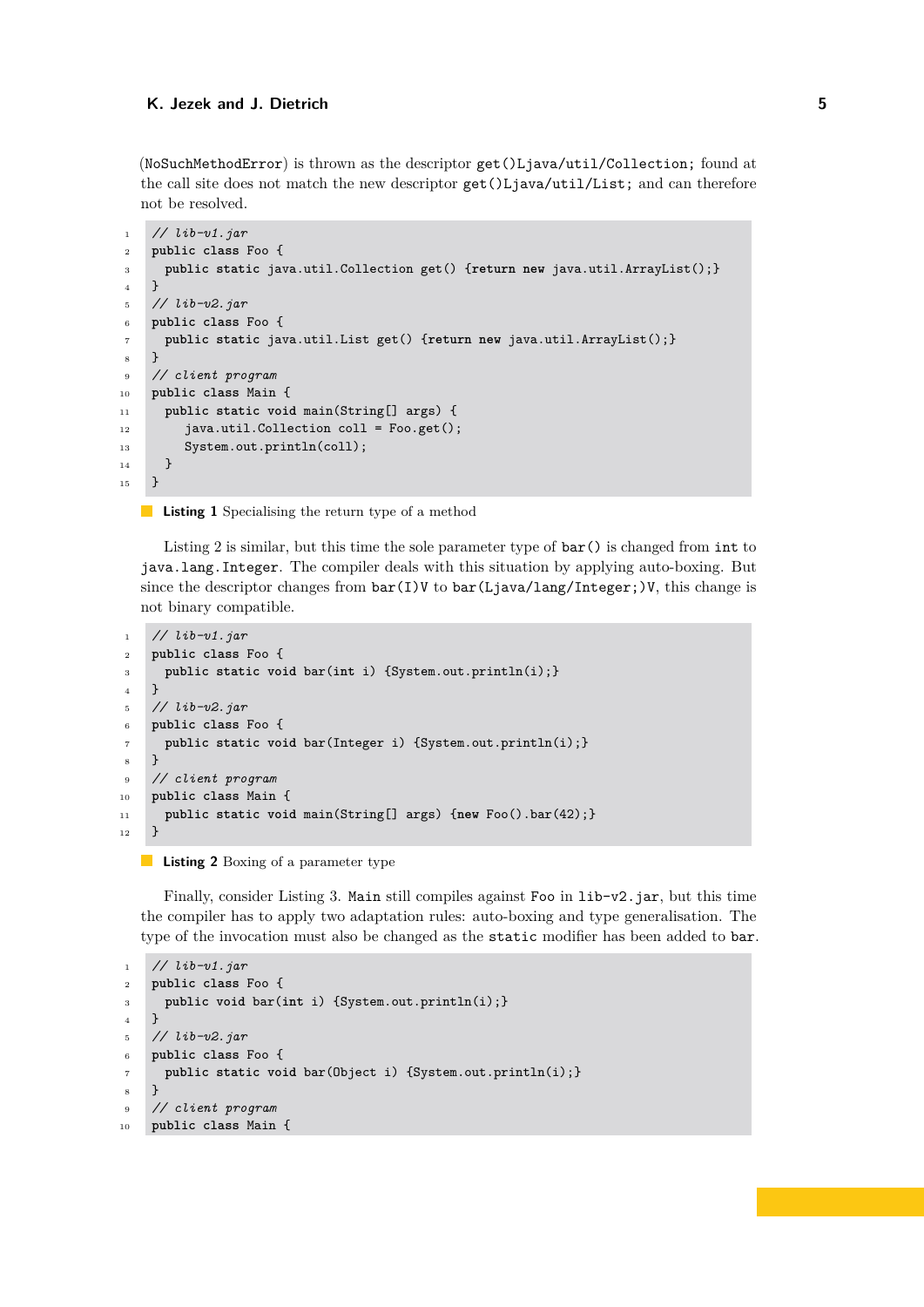```
11 public static void main(String[] args) {new Foo().bar(42);}
```
 $_{12}$  }

#### **Listing 3** Complex (but still compatible) evolution

Evolution patterns and their impact on binary compatibility have been catalogued by des Rivières [\[10\]](#page-23-10). Some of these problems could be avoided if linking was more consistent with compilation. In particular, we are interested in the following evolution patterns that are source compatible, but not binary compatible:

- **1.** the specialisation of a reference return type of a method
- **2.** the narrowing of a primitive return type of a method
- **3.** the generalisation of a reference parameter type of a method
- **4.** the widening of a primitive parameter type of a method
- **5.** replacing the primitive return or parameter type of a method by the respective wrapper type
- **6.** replacing the wrapper return or parameter type of a method by the respective primitive type
- **7.** changing a non-static method to a static method
- **8.** changing a class to an interface or vice-versa
- **9.** some combinations of any number of evolution patterns from this  $list^5$  $list^5$

## **3.2 The invokedynamic Instruction**

Prior to version 7, Java used four different bytecode instructions for method invocation. First, invokestatic is used to call static methods. Static methods are resolved at compile time. Next, invokespecial is used for special cases including constructor and private method invocations and invocations via super. Finally, invokevirtual and invokeinterface are used to call non-static, non-private methods. Dynamic dispatch is used here, i.e. the method which is invoked is only computed at runtime based on the actual type of the receiver.

Starting with Java 1.7, invokedynamic was added to the instruction set [\[35\]](#page-24-12). The motivation was to give programmers more control over the dispatch process, in particular to facilitate the implementation of dynamic languages like Ruby on the JVM [\[28\]](#page-24-13). The Java 7 JVM supports the invokedynamic instruction, it is not emitted by the Java 7 compiler. The Java 8 compiler uses invokedynamic to compile lambdas.

With invokedynamic, the method reference is resolved by means of a *bootstrap method*. This user-implemented method is then used to locate the actual method being invoked. This is fast as the bootstrap method is only invoked by the linker during the resolution phase [\[26,](#page-24-1) 5.4.3.6] and following method invocations skip the bootstrap process. At this point it is possible to implement adapters.

The bootstrap method represents the target method as an instance of a java.lang. invoke.MethodHandle. The method handles support transformations that can be used to achieve a linking behaviour that is similar to the behaviour of the compiler. This mapping behaviour is exposed in the API of MethodHandle by the invoke method (as opposed to the invokeExact method). The overall goal of this work is to use this API to perform appropriate type conversions to match the call site with the method found in a library that may have evolved. The difficult part is to lookup the best method which is suitable for re-typing.

<span id="page-5-0"></span><sup>5</sup> See also section [5](#page-10-0) for a discussion on which of those combinations are supported.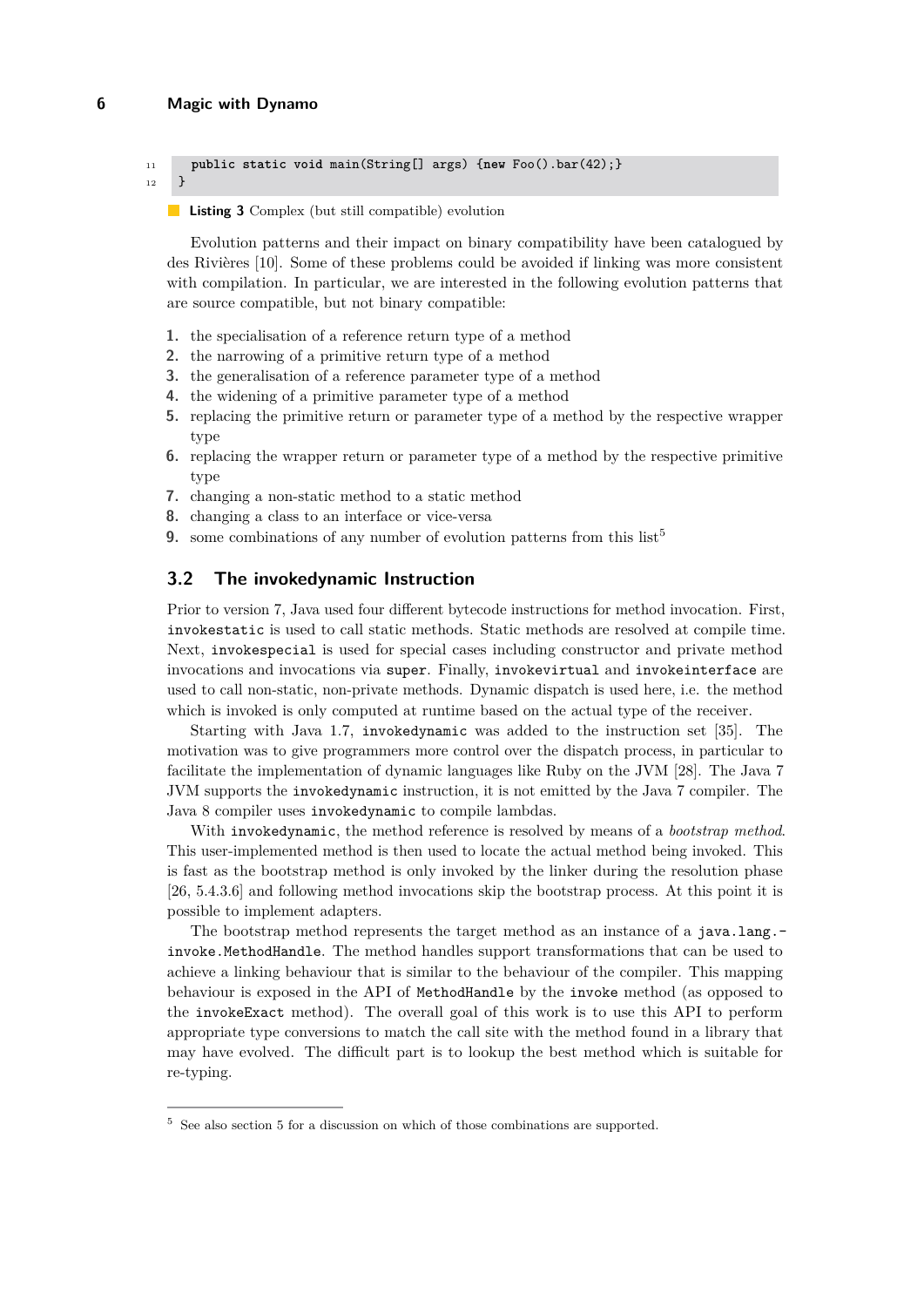# **4 Compilation**

The mechanism we are proposing is based on the idea of swapping invoke instructions in bytecode. Our aim is to do this at compile time, so that the bytecode produced by the compiler can be transparently used at runtime with minimal additional configuration needed. However, there is another use case: to retrofit existing code only available in compiled form. We address this use case first and introduce the *dynamo enhancer* - the tool that performs the bytecode transformations. We can then use the enhancer to design the actual *dynamo compiler*, implemented as a post compiler / wrapper around the enhancer and the standard Java compiler. This design gives the dynamo compiler almost instantly the quality attributes needed for real world application. In particular, most Java compiler optimisations are available to us. An additional benefit of this design is that the enhancer can be used as a post compiler for other compilers emitting JVM bytecode, such as scalac. In the final part of this section, we discuss *Dynamo DSL*, a lightweight domain-specific language that can be used to customise the dynamo-specific part of the compilation via a simple command line argument.

### **4.1 The Dynamo Bytecode Enhancer**

The bytecode enhancer is used to transform the bytecode emitted by a standard Java compiler, and replaces selective invokestatic, invokevirtual, invokeinterface and invokespecial instructions (from hereto referred to as *classical invocations*) by invokedynamic. The intention of the selection is to only replace invocations where the target is located in a library that may have a separate update cycle. This is achieved through *filters*, described in more detail below.

Any classical invocation can be expressed by a tuple *t* = (*opcode, C, m, desc*) where *opcode* represents one of the classical invocations, *C* is an owner class containing the method, *m* is the method's name and *desc* is the methods descriptor consisting of the formal parameter types and the return type of the method. To convert a method invocation to invokedynamic, the original instruction from the tuple *t* must be changed to fit the invokedynamic call site specifier [\[26,](#page-24-1) sect 4.7.23]. In particular, a reference to a bootstrap method must be provided that is then used at link time to locate the actual target of the invocation.

Given a tuple *t* containing call site information, a dynamic call site can be created as follows. An invokedynamic instruction is created that has an index pointing to a constant pool entry of the type CONSTANT\_InvokeDynamic. This entry defines a bootstrap method with the following three parameters: (1) the MethodHandles. Lookup factory used to locate and check access to methods, (2) the method name, (3) and a MethodType representing the descriptor. Any number of additional user parameters may follow.

The JVM Specification provides information about descriptors used by the classical invocations and the descriptors required by method handles [\[26,](#page-24-1) sect 5.4.3.5]. By combining these two parts of the specification, we infer the transformation rules listed in Table [1.](#page-7-0)

As discussed earlier, *C* and *m* represent the method owner type and its name, respectively. Furthermore, *A*∗ is a set of input parameter types, *T* represents the return type, and *V* represents the void type (used in the descriptors of constructors). For virtual and interface invocations, the owner type is prepended to the list of argument types in the target descriptor. This is necessary to check the type of the this reference passed as the first argument to the respective method handle. For constructors, *C* becomes the return type. The descriptors of method handles for static invocations do not contain owner types at all. For this reason, we pass the owner type as an additional, user defined, parameter to the bootstrap method.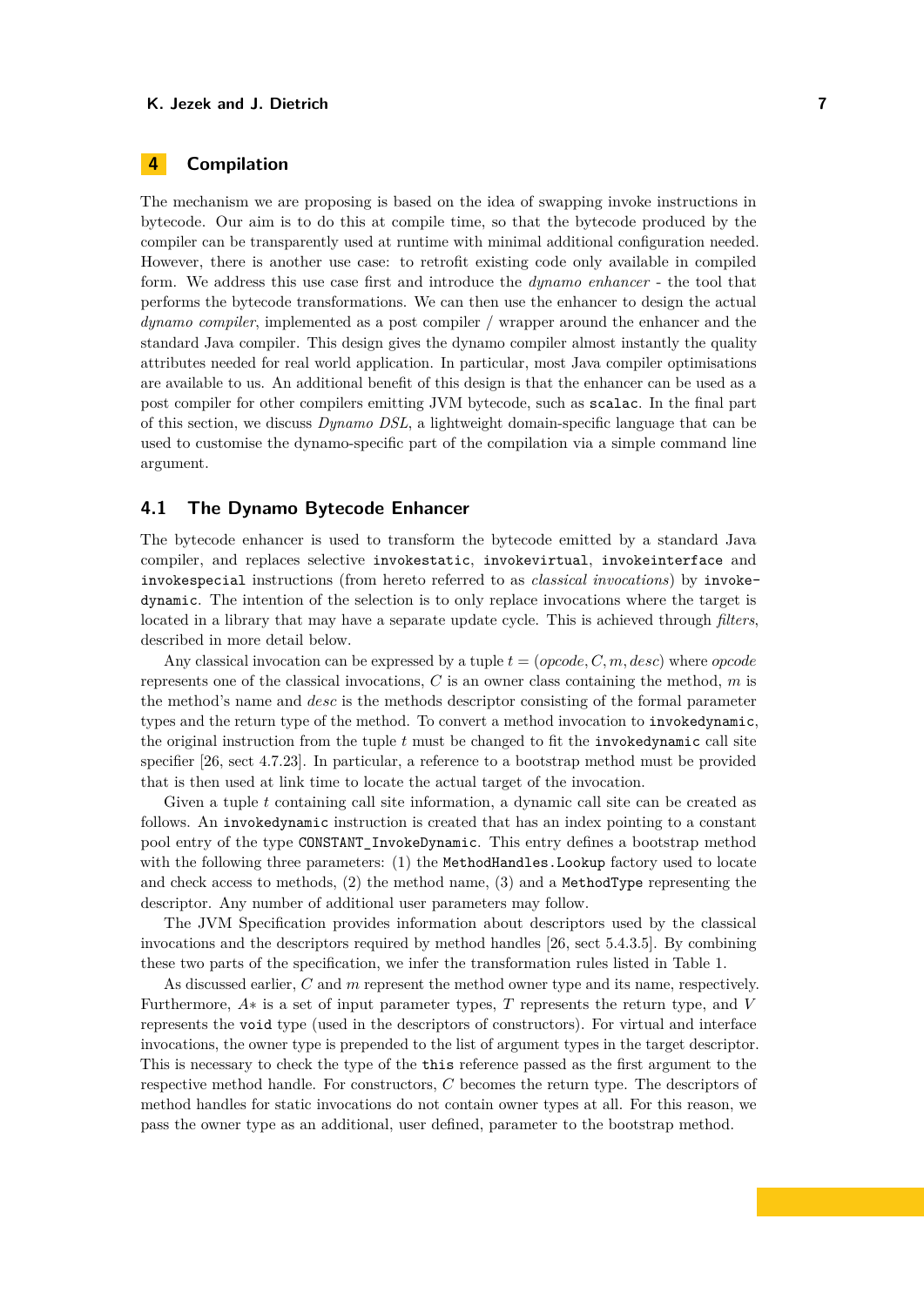<span id="page-7-0"></span>

| opcode                | source C,m, desc                            | target desc | parameters |
|-----------------------|---------------------------------------------|-------------|------------|
| invokevirtual         | $C, m, (A*)T$                               | $(C, A*)T$  |            |
| invokestatic          | $C, m, (A*)T$                               | $(A*)T$     | C          |
| invokeinterface       | $C,m,(A*)T$                                 | $(C, A*)T$  |            |
| invokespecial (new)   | $C, \langle \text{init} \rangle, (\land *)$ | $(A*)C$     |            |
| invokespecial (super) | $C, m, (A*)T$                               | $(C, A*)T$  |            |

**Table 1** Translation from method descriptors to method handles

```
1 bipush 10
2 istore_1
3 ... // new lib/Foo()
4 iload_1
  invokevirtual lib/Foo.setValue: (I)V
```
**Listing 4** Bytecode for new Foo().setValue(10) before enhancement

```
bipush 10
2 istore_1
3 ... // new lib/Foo()
4 iload 1
  5 invokedynamic setValue:(Llib/Foo;I)V
```
**Listing 5** Enhanced bytecode for code in listing [4](#page-7-1)

The translation of the first three instructions in Table [1,](#page-7-0) invokevirtual, invokestatic and invokeinterface is straightforward as they all have similar semantics. For this reason the transformation only requires to swap instructions and customise descriptor according to the table. See Listings [4](#page-7-1) and [5](#page-7-2) for an example presenting simplified byte-code instructions. These instructions may all be used in cross-component invocations and thus each occurrence is a candidate for replacement by the bytecode enhancer.

The situation is less obvious for invokespecial. In this case, the instruction has several usages, including the invocation of private methods, the invocation of methods via the super keyword, and the invocation of constructor using the this keyword [\[26,](#page-24-1) sect 6.5]. We support the transformation of invokespecial used with super and constructors <sup>[6](#page-7-3)</sup>. For invokespecial (super), the transformation is equivalent to the transformations applied to invokevirtual and invokeinterface.

The transformation of invokespecial used in conjunction with the new keyword at object allocation sites is less straightforward. In bytecode, the respective methods invoked all have a special name  $\text{Sint}$ . A correct transformation requires the detection of a usage pattern that consists of a certain sequence of instructions, the so-called *bytecode behaviour*. The pattern for constructors consists of the following three instructions (1) new  $C(2)$  dup (3) invokespecial  $C.\n<sub>init</sub>: (A*)V [26, sect 5.4.3.5], possibly with some intermediate$  $C.\n<sub>init</sub>: (A*)V [26, sect 5.4.3.5], possibly with some intermediate$  $C.\n<sub>init</sub>: (A*)V [26, sect 5.4.3.5], possibly with some intermediate$ instructions. The semantics of this sequence is: (1) create a new object of type *C* and push it onto the stack, (2) duplicate the object on the top of the stack and (3) invoke the constructor. The object on the top of the stack is duplicated because one element is consumed (popped) by the constructor invocation and the object must remain on top of the stack so that the value can be assigned to a variable (usually using an astore instruction). To replace this sequence, it must be changed to a standard method invocation, which means that the instructions new C and dup must be dropped and invokespecial must be replaced by invokedynamic. Note that invokedynamic returns a value, this value is pushed onto the stack and effectively replaces the two dropped instructions. If the constructor contains

<span id="page-7-3"></span><sup>&</sup>lt;sup>6</sup> Invocations of private methods are out of scope as they can not be used for cross-component invocations.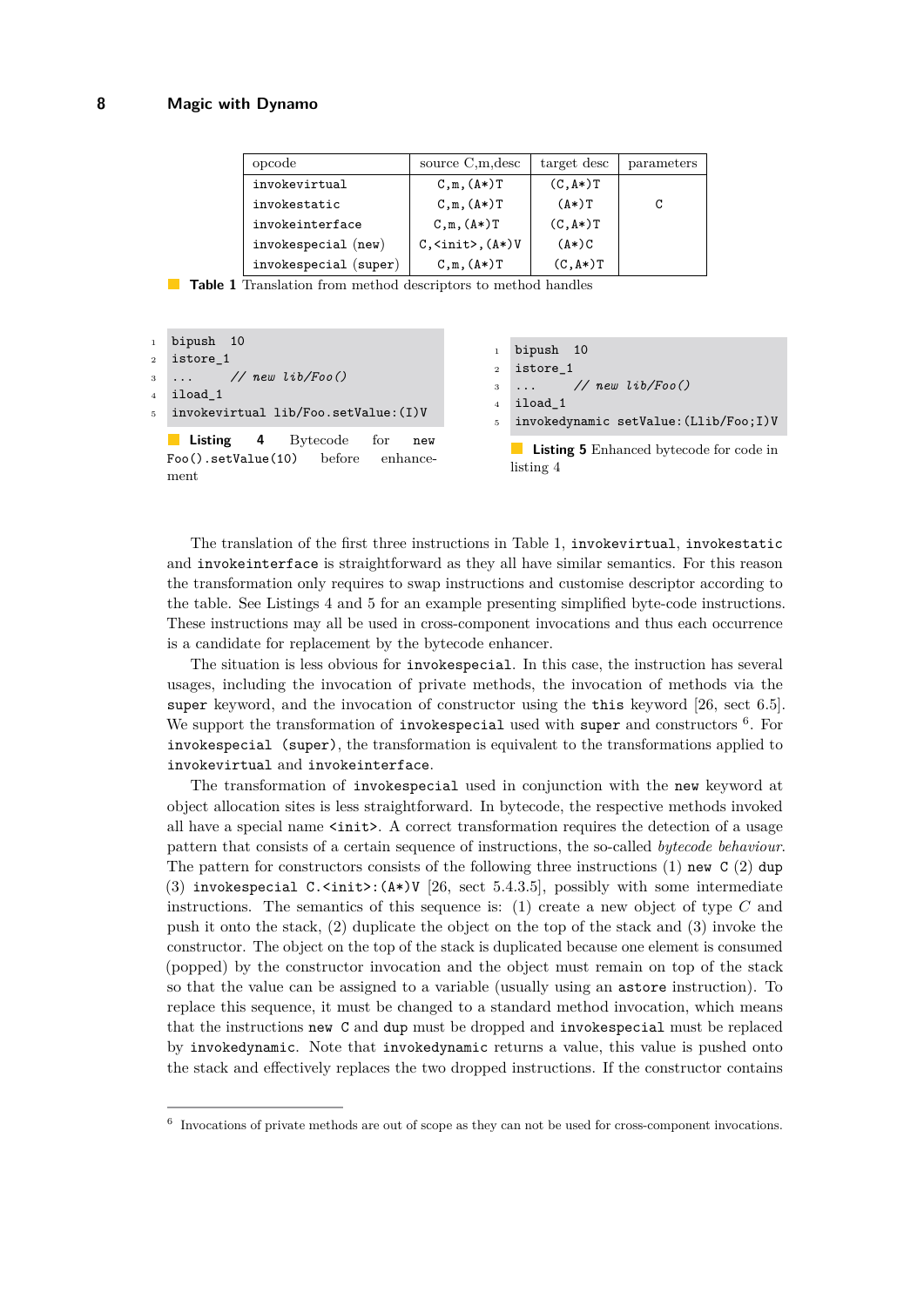<span id="page-8-0"></span>

<span id="page-8-2"></span><span id="page-8-1"></span><sup>1</sup> java -cp dynamo<..>.jar org.dynamo.compiler.Compiler -sourcepath ./src -d ./bin

**Listing 8** Basic use of dynamo to compile all Java source code files in the src folder and store the .class files in the bin folder

parameters, the transformed sequence will retain the instructions to push these parameters onto the stack before the invokedynamic instruction is executed. An example transformation is shown in Listings [6](#page-8-0) and [7.](#page-8-1)

Since invokedynamic cannot use  $\langle \text{init} \rangle$  as the name parameter for the bootstrap method [\[26,](#page-24-1) sect 4.10], an artificial name set to C\$D, meaning "constructor dynamic", is used instead. The use of the \$ sign in method names is legal, but according to the language specification "The \$ sign should be used only in mechanically generated source code or, rarely, to access pre-existing names on legacy systems" [\[22,](#page-23-4) sect 3.8]. By complying with this rule it is very unlikely that this name choice will create conflicts with user code.

The actual bootstrap methods referenced in the modified bytecode are defined as static methods in the class com.dynamo.rt.DynamoBootstrap. There is one method for each instruction type (bootstrapInterface, bootstrapStatic, etc). The semantics of these methods is described in section [5.](#page-10-0)

## **4.2 The Dynamo Compiler**

The dynamo compiler is implemented as a post compiler. It is a wrapper around the dynamo enhancer, combined with the standard Java compiler accessed via the compiler API (JSR-199) [\[1\]](#page-23-18). More explicitly, the dynamo compiler first uses the standard Java compiler through JSR-199 to compile compilation units in memory. The resulting bytecode is represented using a map that associates fully qualified class names with byte arrays. The compiler then uses the enhancer to apply bytecode transformations using information from (1) the compiler runtime parameters specifying the classpath, (2) compiler runtime parameters specifying filters.

The classpath information is used to determine component boundaries. The filters are described in the next section, the options of the compiler command line interface (CLI) are described in appendix [B.](#page-22-0)

Figure [1](#page-9-0) shows the design of the dynamo compiler; Listing [8](#page-8-2) shows the basic usage of the compiler via its CLI.

## <span id="page-8-3"></span>**4.3 The Dynamo Filter DSL**

It is often desirable for users to retain fine-grained control over the compilation process. One of the more common use cases is not to use invokedynamic when invoking functionality from Java platform libraries, due to the strong emphasis on backward compatibility in these libraries [\[8,](#page-23-3) [9\]](#page-23-19).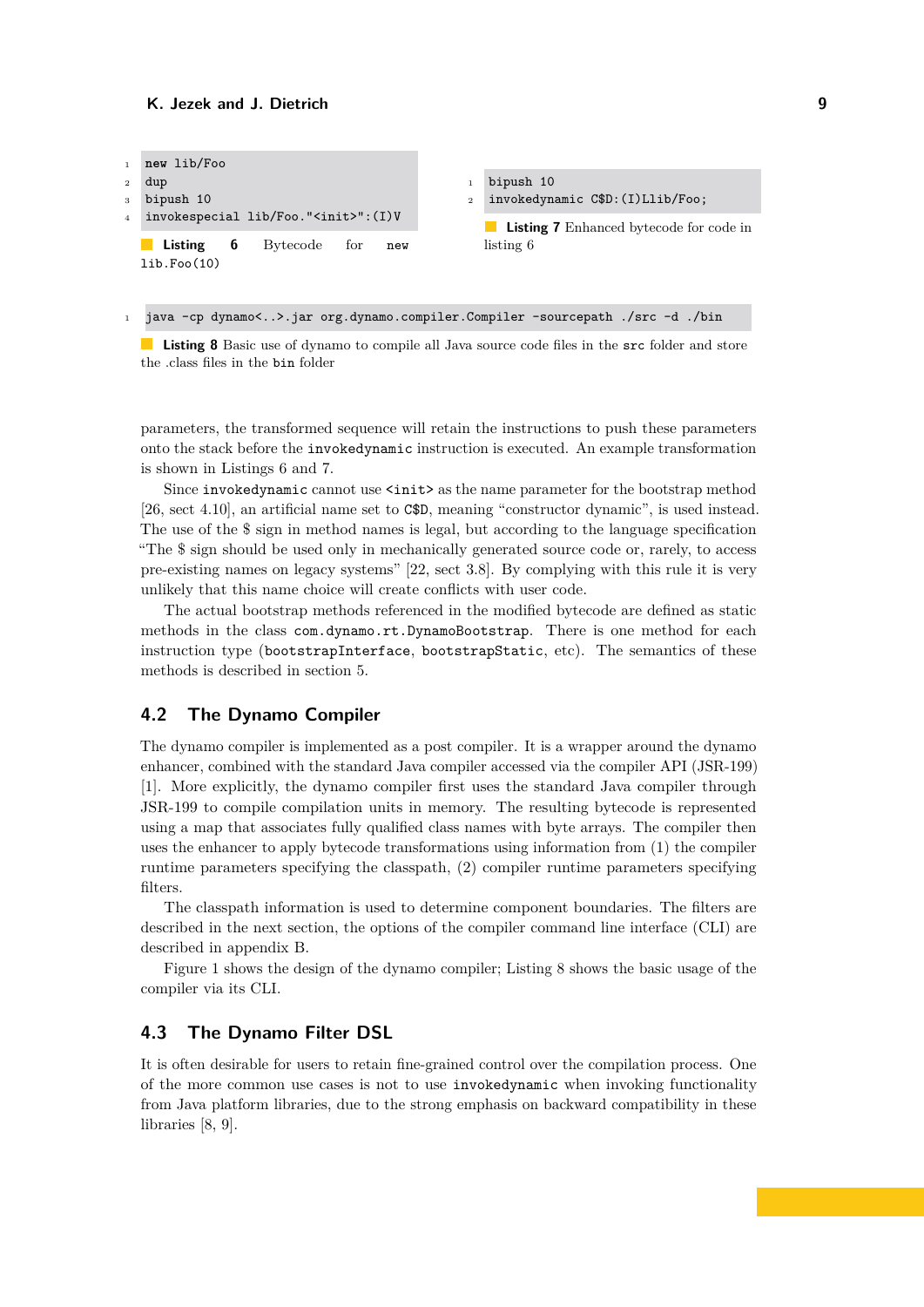<span id="page-9-0"></span>

#### **Figure 1** Compiler Design

For this reason, we have developed a lightweight domain-specific language that can be used to filter the methods and call sites where invokedynamic is used. These filters are used to select *invocation records* consisting of two methods, the method containing the call site, and the target method invoked before enhancement takes place.

The method filter is composed of individual filters that all have the following properties:

- **1.** a *kind* (+, -) defining whether a filter is an include or an exclude filter
- **2.** a *role* (callsite, target) defining whether a filter applies to the client method that has the call site, or to the target method to be invoked
- **3.** a *class pattern* defining the classes to which the filter applies. Class names are fully qualified, with a dot used as package separator
- **4.** an optional *method name pattern* defining the methods to which the filter applies
- **5.** an optional *descriptor pattern* defining the descriptors to which the filter applies. This allows for the discrimination of overloaded methods. Descriptor patterns use the syntax defined in the JVM specification [\[26,](#page-24-1) sect 4.3.3] plus optional wild card characters.

Filters can be defined using a simple domain specific language; the grammar of this language is given in appendix [A.](#page-22-1) The \* and ? wild cards can be used in class names, method names and descriptor patterns. The *default filter* is defined using the patterns listed in Table [2.](#page-10-1)

The intention of this filter is to exclude all invocations of target methods defined in the Java Development Kit. A user-defined filter can modify the default filter by using additional exclude and include patterns. The main use case for include patterns is to selectively permit the enhancement of JDK method invocations. With additional exclude patterns, users can manually specify that enhancements for certain targets are not required since the libraries in which the respective methods are defined are known to be API stable. In case additional include and exclude filters conflict, we resolve this as follows: invocation records are accepted if they are accepted by at least one of the include filter and not accepted by any of the exclude filters. This resolution is consistent with how include and exclude patterns are handled in popular build tools, and we assume that developers are familiar with the practice. Some examples of filters are given in Table [3.](#page-10-2)

The definition of the default filter is relatively coarse. For instance, the filter would also include a package with the prefix com.oracle that is not part of the Java developer kit, such as certain JDBC drivers. In order to override this behaviour, users must use custom filters.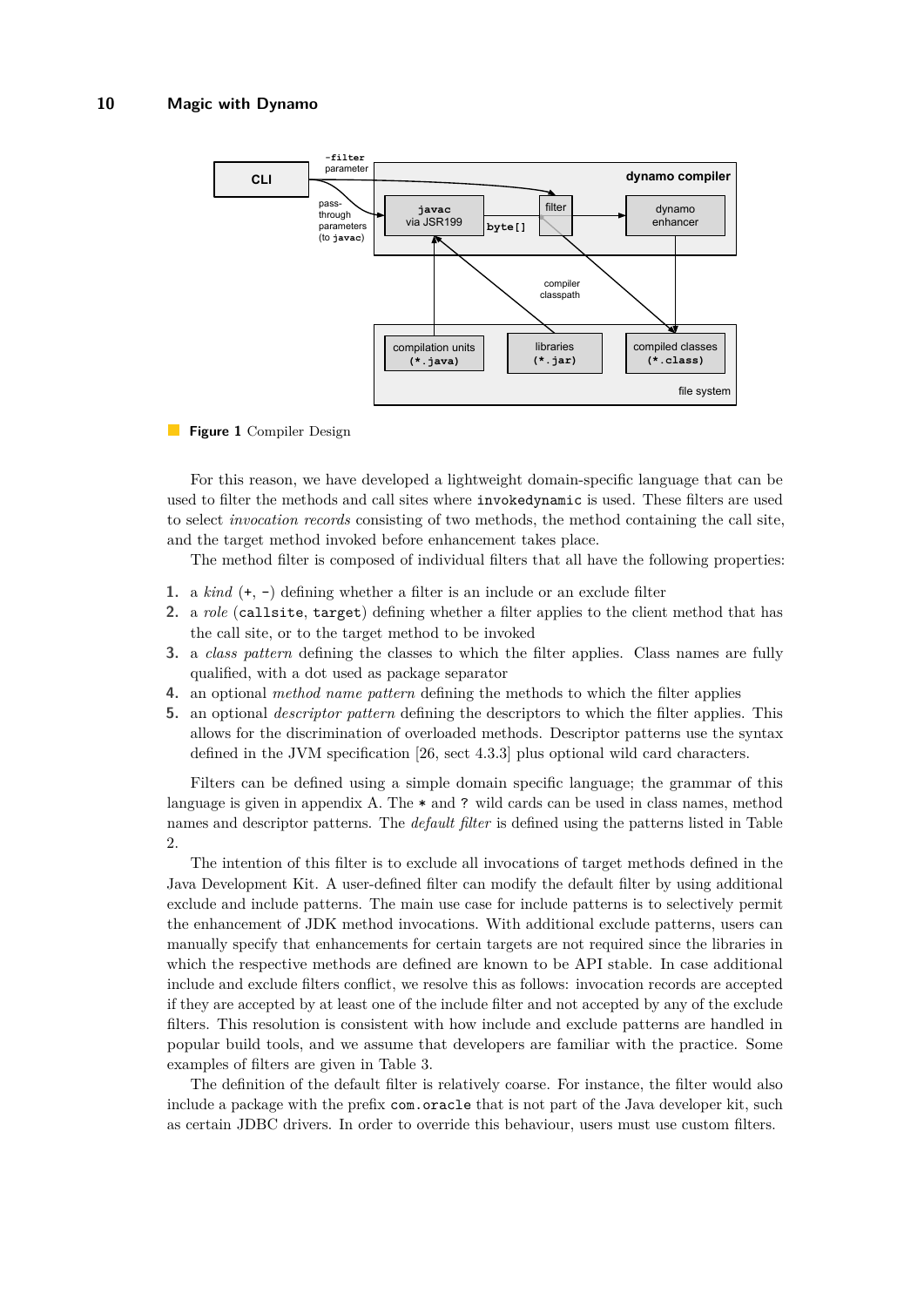<span id="page-10-1"></span>**Table 2** The default filter

| Filter definition      | Description                                                          |
|------------------------|----------------------------------------------------------------------|
| +callsite *, +target * | include all invocation records                                       |
| -target java.*         |                                                                      |
| -target javax.*        |                                                                      |
| -target com.sun.*      | then exclude all packages included in the Java develop-<br>ment kit. |
| $-$ target sun.*       |                                                                      |
| -target com.oracle.*   |                                                                      |
| -target org.ietf.*     |                                                                      |
| -target org.omg.*      |                                                                      |
| $-$ target org.w3c.*   |                                                                      |
| $-$ target org.xml.*   |                                                                      |

<span id="page-10-2"></span>**Table 3** Filter examples

| Filter definition                                                                | Description                                 |
|----------------------------------------------------------------------------------|---------------------------------------------|
| -callsite com.foo.Bar                                                            | exclude invocations from call sites within  |
|                                                                                  | com.foo.Bar                                 |
| $-$ target com.foo.*                                                             | exclude invocation of targets in methods in |
|                                                                                  | packages starting with com.foo              |
| +target java.lang.String#substring                                               | include invocations of the substring meth-  |
|                                                                                  | ods defined in String                       |
| +target java.lang.String#substring(I)* include invocations of the substring(int) |                                             |
|                                                                                  | method defined in String                    |

# <span id="page-10-0"></span>**5 Linking**

In this section, we describe the bootstrap process. We first discuss the strategy we are using to locate and select the target method. In a nutshell, we use an algorithm that aims at aligning linking behaviour with compile time behaviour to facilitate program comprehension by developers. We then describe the complexity of the algorithm, and some implementation issues.

# <span id="page-10-3"></span>**5.1 Resolution**

At runtime, we need to resolve the reference in the bootstrap method and locate an actual target method. This method must be *adaptable* to the original method. We only look for methods that are non-abstract, visible from the call site and have the same name and arity, but may have a different descriptor or are defined in a super type. This is similar to the problem the compiler has to solve when it selects the most specific method [\[22,](#page-23-4) sec 15.12.2.5]. However, we also have to take the return type into account. Not only can the return type change as we allow specialisation or narrowing of the return type, but we potentially also have to deal with return type overloading, a situation that can only arise in bytecode. In particular, the standard Java compiler uses synthetic [\[26,](#page-24-1) sec 4.7.8] bridge methods to deal with co-variant return types. This means that any runtime method resolution has to be able to deal with a situation where there are multiple methods with the same name, the same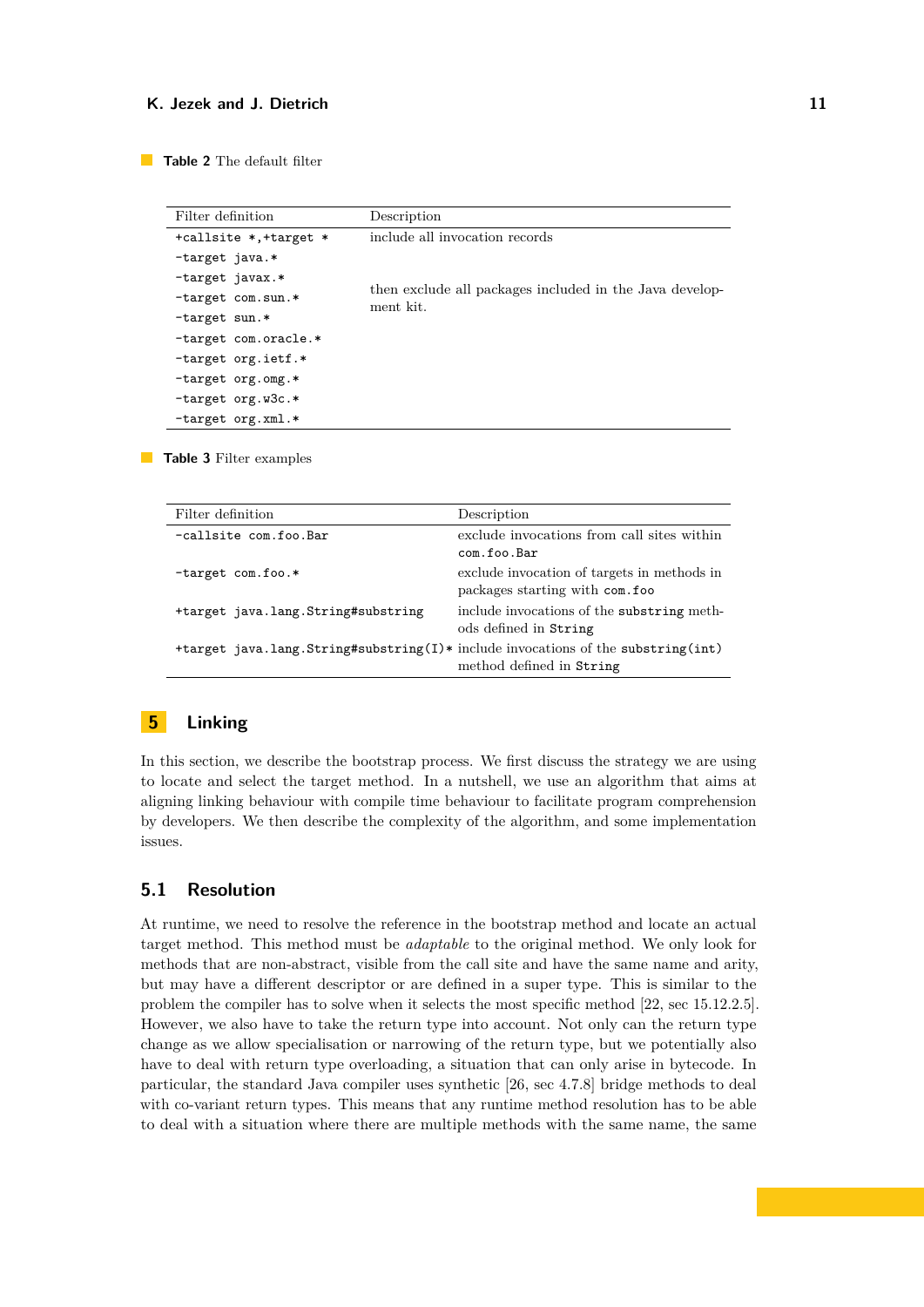parameter types but different return types within one class. Since return type overloading is not supported by the Java language, we can make the assumption that if this situation arises, only one of these methods is non-synthetic.

We refer to the selection of an adaptable method as *runtime resolution*, or in this context just *resolution* for short. Resolution is defined with respect to adaptations that can be performed by method handles [\[35\]](#page-24-12). Different resolution strategies are possible: (1) a *greedy strategy* that locates any adaptable method and selects it, (2) an *optimal strategy* that tries to find the "best match" according to some metric and (3) an *unambiguous best match strategy* that tries to find a method that is not only the best match in the sense of being optimal with respect to some order, but must also be strictly better than other candidates with respect to this order.

As one of our objectives is to address inconsistencies between source and binary compatibility, we decided to use strategy (3) to mimic the compiler behaviour of choosing the most specific method [\[22,](#page-23-4) sect 15.12.2.5]. While the overall aim is somehow similar to how the compiler processes method invocation expressions [\[22,](#page-23-4) sect 15.12], there are important differences caused by the differences in representation of language features such as generic types, static imports and varargs in source code and bytecode.

For a concise formulation of the algorithm, we propose a simple model, the *type conversion graph (TCG)*. This graph captures subtype relationships between classes and interfaces, boxing and unboxing relationships between wrapper types and their respective primitive types, and widening conversion relationships between primitive types [\[26,](#page-24-1) sect 5.1.2]. We build the *T CG* for a program by applying the following rules:

- **1.** All (primitive and reference) types except annotation types but including array types that occur in the program are added as vertices to *T CG*.
- **2.** If  $T_1$  and  $T_2$  are (non-generic) class, interface or array types and  $T_1$  is a direct subtype of  $T_2$  as defined in [\[22,](#page-23-4) sects 4.10.2, 4.10.3] then an edge  $T_1 \rightarrow T_2$  with a label *r* is added to *T CG*.
- **3.** If  $T_1$  and  $T_2$  are primitive types and there is a widening conversion from  $T_1$  to  $T_2$  as defined in [\[22,](#page-23-4) sect 5.1.2] then an edge  $T_1 \rightarrow T_2$  with a label p is added to *TCG*.
- **4.** If *T* is a primitive type, and *Cl* is the wrapper type of *T*, then an edge  $T \rightarrow Cl$  with a label *b* (for boxing) and an edge  $Cl \rightarrow T$  with a label *u* (for unboxing) are added to *TCG*.

Figure [2](#page-12-0) shows an example TCG. The intention behind the TCG is that paths between types represent valid (potentially composite) conversions. However, the compiler imposes additional constraints. For instance, a widening primitive conversion followed by a boxing conversion is not permitted in assignment and invocation contexts [\[22,](#page-23-4) sects 5.2, 5.3]. As our motivation is to align compilation and linking behaviour, we impose the same restrictions. We do so by defining a *valid path* between two types considered as vertices in the TCG as a path such that the labels of the edges in this graph spell a word defined by the following simple regular grammar:  $p|x*|$ br\*|up. This grammar is derived from the rules used in [\[22,](#page-23-4) sects  $5.2, 5.3$ <sup>[7](#page-11-0)</sup>.

When we try to locate an adaptable method, we only consider methods that are non-synthetic<sup>[8](#page-11-1)</sup>. Given the TCG, the adaptability relationship between types  $\sqsubseteq_{type} \subseteq T \times T$ 

<span id="page-11-0"></span><sup>7</sup> The identity conversion is represented by a path of length 0. The primitive widening conversion rules in [\[22,](#page-23-4) sect 5.1.2] use the transitive closure for primitive widening conversions, we can therefore use p instead of p\* in the grammar

<span id="page-11-1"></span><sup>8</sup> This will remove ambiguity if several methods with the same name and parameter type but different return types are present. This is discussed in more details in section [7.2](#page-19-0)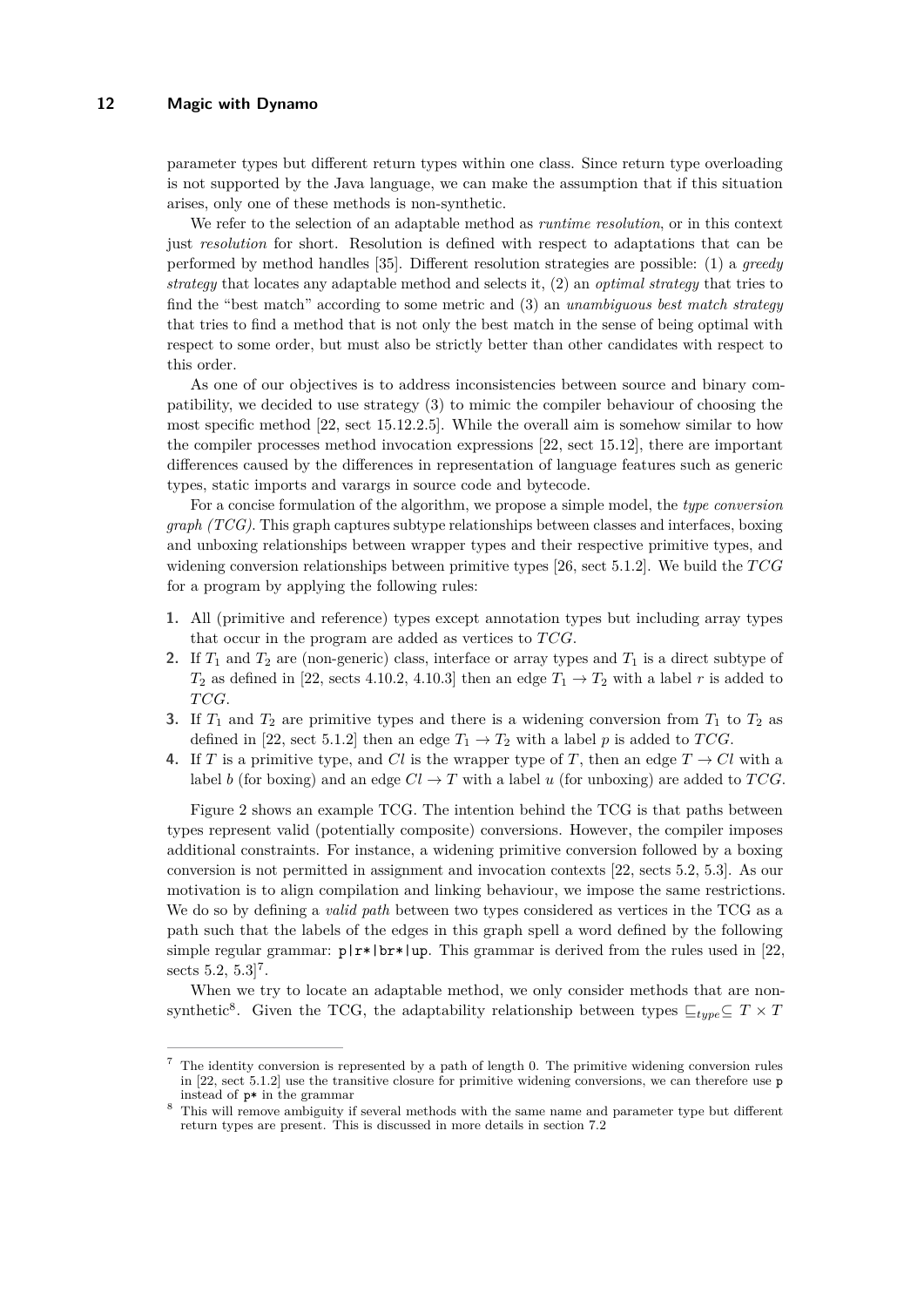<span id="page-12-0"></span>

**Figure 2** Example Type Conversion Graph

can be easily defined as  $t_1 \sqsubseteq_{type} t_2$  iff there is a valid path from  $t_1$  to  $t_2$  in the TCG. In order to identify, compare and select adaptable methods, we need to analyse their (1) defining type (2) parameter types and (3) return types. We define an order between methods based on their *extended descriptor* (*XD*) comprising the type where the method is defined, followed by the parameter types and the return type. We use the syntax <defining\_type>(parameter\_type\*)return\_type for XDs.

The relation  $\sqsubseteq_{type}$  can be easily promoted to a relationship between XDs of the same arity:  $T^1(A_1^1, \ldots, A_n^1)R^1 \sqsubseteq_{desc} T^2(A_1^2, \ldots, A_n^2)R^2$  iff  $R^2 \sqsubseteq_{type} R^1$  and  $T^1 \sqsubseteq_{type} T^2$  and  $A_i^1 \sqsubseteq_{type} A_i^2$ for each *i*. Note that the direction of  $\mathcal{L}_{type}$  is reversed ("contravariant") for return types. By treating the defining type as a virtual first parameter, we include possible target methods defined in super types. For instance, this allows adaptations in cases where methods have been pushed up the type hierarchy by refactoring<sup>[9](#page-12-1)</sup>.

We can then define a simple disambiguation algorithm as follows: given an extended descriptor  $\Delta = T(A_1, ..., A_n)R$  and a set of adaptable descriptors  $\{\Delta^i\}$ , where  $\Delta \sqsubseteq_{desc} \Delta^i$ , we chose a descriptor  $\Delta^k$  from  $\{\Delta^i\}$  if  $\Delta^k \sqsubseteq_{desc} \Delta^i$  for all  $i \neq k$ . This captures the intention of selecting the *most specific method* that is adaptable. In case there is more than one minimal XD with respect to  $\mathcal{L}_{desc}$ , and the respective methods have the same parameter types, we chose the method with the more specific return type following the compiler [\[22,](#page-23-4) sect 15.12.2.5]. If resolution fails to detect a unique XD, the process will result in a linkage error (instance of java.lang.NoSuchMethodError).

An example where this occurs is when a method Object foo(java.util.ArrayList) is replaced by two methods String foo(java.util.AbstractList) and Object foo(java-  $\cdot$  io. Serializable)<sup>[10](#page-12-2)</sup> within the same class. Both methods are suitable targets, but disambiguation fails to detect a best method that is strictly better than the other one.

A side effect of the resolution algorithm just described is that the only possible targets for replaced constructor invocations are constructors defined within the same class. This follows from the fact that we only look for targets with the same name as the original target (i.e., <init>). While we also consider constructors from super classes as possible targets, these methods have a more general return type, and therefore do not qualify. It follows further that the type returned by the invokedynamic invocation is the same as the type of

<span id="page-12-1"></span><sup>9</sup> The standard JVM runtime method resolution already includes superclass lookup [\[26,](#page-24-1) sect 5.4.3.3]

<span id="page-12-2"></span> $^{10}\mathrm{The}$  class ArrayList extends AbstractList and implements the interface Serializable.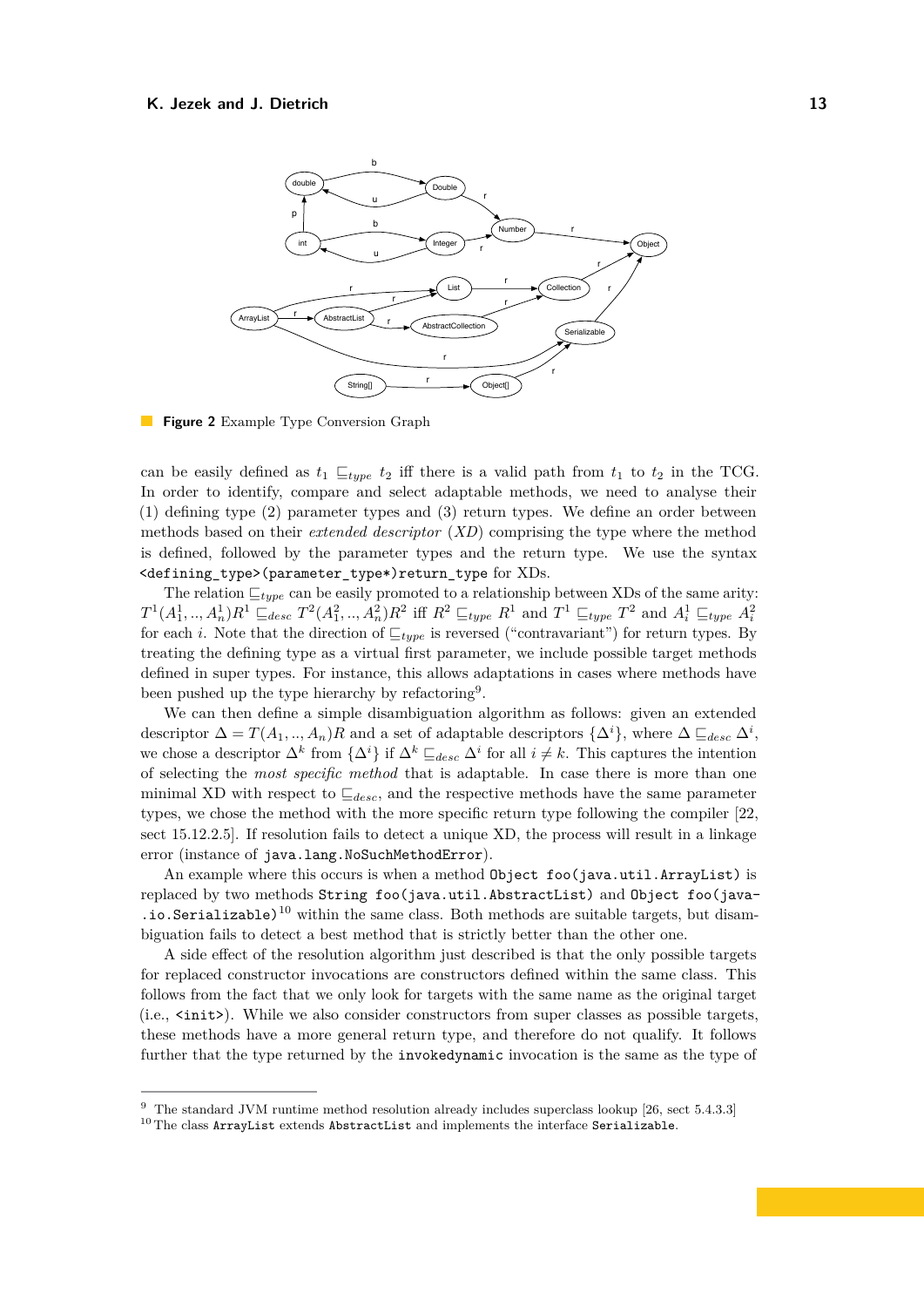the original (invokespecial (new)) invocation.

## **5.2 Algorithm Complexity**

Adaptability is defined with respect to reachability in the TCG. Reachability is a potentially expensive operation. The worst case complexity of standard shortest path algorithms used to query adaptability between two types is quadratic [\[15\]](#page-23-20), while the pre-computation of a reachability index that enables constant time queries is super-quadratic but sub-cubic [\[4\]](#page-23-21). However, the paths that need to be traversed by the algorithm are generally short because of the flat hierarchies found in most Java programs [\[39\]](#page-24-14), and the complexity of standard shortest path and many reachability algorithms is near linear for sparse graphs.

We provide further evidence of the performance of our approach in the evaluation section.

## **5.3 Implementation Issues**

The runtime component is implemented as a small library that must be included in the class path of applications compiled or enhanced with dynamo. The method lookup algorithm is implemented in org.dynamo.rt.DynamoBootstrap. This class has five static bootstrap methods corresponding to the different instructions (bootstrapVirtual, bootstrapStatic, bootstrapInterface) and the two variants of invokespecial supported (bootstrap-SpecialNew, bootstrapSpecialSuper). These methods differ slightly in terms of decoding and interpreting method types according to Table [1.](#page-7-0) They all invoke a common method which finds the most suitable method as described in section [5.1.](#page-10-3)

We use reflection to gather information about types, their relationships and members, and to reason about this information. Although reflection is not ideal as it may trigger some unnecessary class loading if classes are analysed for members that are not used at the end, it facilitates the implementation of bootstrap methods. The actual target finder algorithm produces an instance of java.lang.reflect.Method which is easily converted to a method handle using the MethodHandles.Lookup.unreflect() protocol and its variants for constructors and special methods. The actual conversion of types is then easily performed by MethodHandle.asType(). At the end of this process, a constant call site wrapping this handle is instantiated.

The method MethodHandle.asType() supports all of the type conversions we use and therefore effectively performs the transformation of both return and parameter types. Since we replace classic invocations with invokedynamic, we automatically support cases where interfaces are converted to classes or vice-versa. Finally, changes where non-static target methods have evolved to static methods are handled by ignoring the first parameter when the method is invoked. This way, the descriptor described in Table [1,](#page-7-0) row 2 is produced. The transformation is achieved by using the MethodHandles.dropArguments API. The (simplified) implementation of a bootstrap method is shown in Listing [9.](#page-14-0)

## <span id="page-13-0"></span>**6 Benchmarks**

In this section we discuss sets of benchmarks used to test various dynamo components, and to assess the performance overhead induced by dynamo.

## **6.1 Compiler Benchmarks**

The compiler benchmarks are based on a comprehensive set of unit tests we have developed to quality assure dynamo. Tests are based on scenarios, each scenario consists of three classes: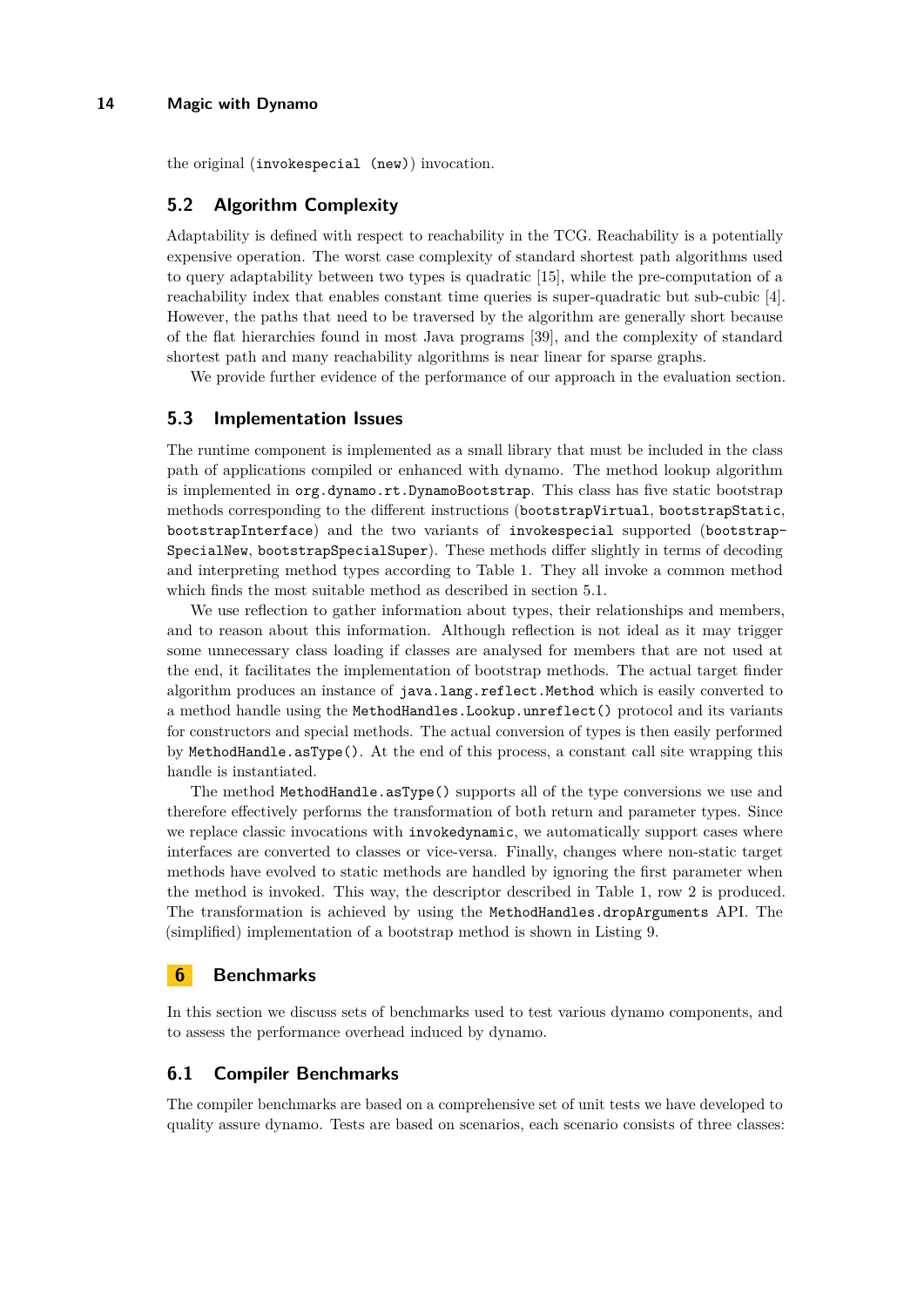```
1 import java.lang.invoke.*;
2 import java.lang.reflect.Method;
3 import java.lang.reflect.Modifier;
4
5 ...
6 CallSite bootstrapVirtual(Lookup caller, String name, MethodType type) {
7
8 Class<?> owner = type.parameterType(0);
9 Method method = find(owner, name, type); // use resolution with TGC
10 MethodHandle handle = lookup.unreflect(method);
11 if (Modifier.isStatic(method.getModifiers())) {
12 handle = MethodHandles.dropArguments(handle, 0, method.getDeclaringClass());
13 }
14 return new ConstantCallSite(handle.asType(type));
15 }
16 \ldots
```
**Listing 9** Bootstrap method implementation example (simplified)

- **1.** version1/lib/Foo.java the source code of version 1 of a class lib.Foo providing a method
- **2.** version2/lib/Foo.java the source code of version 2 of a class lib.Foo providing a modified method
- **3.** client/Main.java the source code of the client program using the method provided by Foo

During testing, the following sequence is executed for each scenario:

- Compile both versions of Foo and package them in different libraries  $(iib-v1$  and  $1ib-v2$ . This should succeed.
- Compile Main with javac against lib-v1. This should succeed. **College**
- $\blacksquare$  Run the compiled class Main with lib-v1. This should succeed.
- Run the compiled class Main with lib-v2. This should fail.  $\rightarrow$
- Recompile Main with dynamo against lib-v1. This should succeed.  $\sim$
- Run the recompiled class Main with lib-v2. This should succeed, except for the last two  $\equiv$ "ambiguous" benchmarks designed to produce linkage errors.

Scenarios are identified by self-descriptive unique names. For instance invokeinterface narrow ret is a scenario that contains an invokeinterface instruction with a reference to a method that evolves by narrowing the return type. Table [4](#page-15-0) shows an overview of the scenarios used for testing, the first column describes the change pattern, the other columns show the type of invocation that is being converted. These scenarios were designed to obtain full coverage of all possible combinations for common scenarios, and good partial coverage for more exotic cases such as chained conversions (like boxing and then generalising a parameter type). A check mark in the row-column intersection means that there is such a scenario, n/a indicates that such a scenario is impossible (example: return type conversions for constructor invocations) or does not make sense (example: converting an invocation of a certain type to an invocation of the same type without adapting parameter or return types).

We use the test scenarios as compiler micro-benchmarks. However, as we do not test linking at this stage, for some scenarios the code compiled with dynamo (Main.java) is identical. For instance, this is the case for the various "generalise array parameter .. "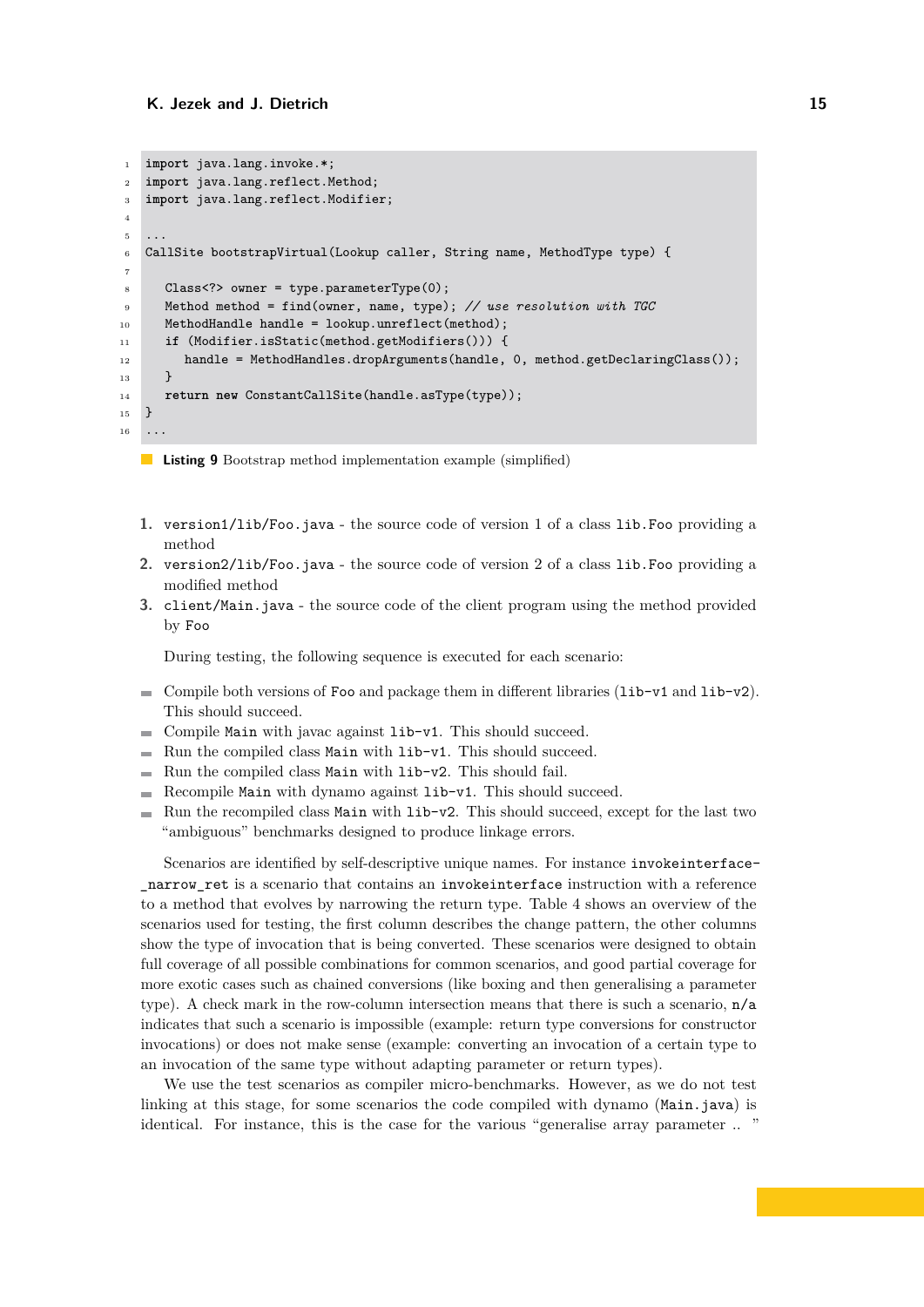#### <span id="page-15-0"></span>**Table 4** Benchmark overview

|                                              | invoke-<br>static | invoke-<br>virtual | invoke-<br>inter-<br>face | invoke-<br>special<br>(super) | invoke-<br>special<br>(new) |
|----------------------------------------------|-------------------|--------------------|---------------------------|-------------------------------|-----------------------------|
| narrow return type                           | ✓                 | ✓                  | ✓                         |                               | n/a                         |
| specialised return type                      |                   |                    |                           |                               | n/a                         |
| specialised array return type                |                   |                    |                           |                               | n/a                         |
| box return type                              |                   |                    |                           |                               | n/a                         |
| unbox return type                            |                   |                    |                           |                               | n/a                         |
| widen parameter type                         |                   |                    |                           |                               |                             |
| generalise parameter type                    |                   |                    |                           |                               |                             |
| generalise array parameter type              |                   |                    |                           |                               |                             |
| generalise array parameter to Object         |                   |                    |                           |                               |                             |
| generalise array parameter to Serializable   |                   |                    |                           |                               |                             |
| generalise array parameter to Cloneable      |                   |                    |                           |                               |                             |
| box parameter type                           |                   | ✓                  |                           |                               |                             |
| unbox parameter type                         |                   |                    |                           |                               |                             |
| multiple methods with generalised parameters |                   |                    |                           |                               |                             |
| convert to invokestatic                      | n/a               |                    |                           | n/a                           | n/a                         |
| convert to invokeinterface                   | n/a               |                    | n/a                       | n/a                           | n/a                         |
| convert to invokevirtual                     | n/a               | n/a                |                           | n/a                           | n/a                         |
| unbox and widen parameter type               |                   |                    |                           |                               |                             |
| box and narrow return type                   |                   |                    |                           |                               | n/a                         |
| box and generalised parameter type           |                   | ✓                  |                           |                               |                             |
| method ambiguous parameter                   |                   |                    |                           |                               |                             |
| method ambiguous two parameters              |                   |                    |                           |                               |                             |

scenarios. We remove these scenarios from the set of 65 scenarios listed in Table [4](#page-15-0) in order to avoid double counting, the result is a set of 49 scenarios we can use for benchmarking.

Performance measurement in Java is not straightforward as Java uses runtime optimisation (JIT, HotSpot). To account for this, repeated invocations and JVM warm-up runs are necessary to produce statistically meaningful results [\[20\]](#page-23-22). For this reason, we used  $JMH$ <sup>[11](#page-15-1)</sup> a tool that provides the respective features. For each experiment, we executed 15 warm-up and 30 trial runs. For the experiments, we used the Java(TM) SE Runtime Environment (build  $1.8.0\quad20-b26$ ) with a Java HotSpot(TM) 64-Bit Server VM (build 25.20-b23, mixed mode) on a MacBook with OSX 10.5.5, an 2.8 GHz Intel Core i7 processor, 16 GB 1600 MHz DDR3 and SSD disk.

Table [5](#page-16-1) summarises the performance results. We compare the dynamo compiler with the standard Java compiler accessed through JSR199. To achieve a fair comparison, we compile in memory in both cases and try to measure the net effect of the post compilation step when bytecode is manipulated. We report average, standard deviation and confidence intervals, all in ms. The fourth column contains the number of benchmarks tested, and column 5 is the average divided by this number, i.e., the typical time a single compilation takes. The results clearly show that the compile time overhead imposed by dynamo is very small.

<span id="page-15-1"></span> $11$ <http://openjdk.java.net/projects/code-tools/jmh/>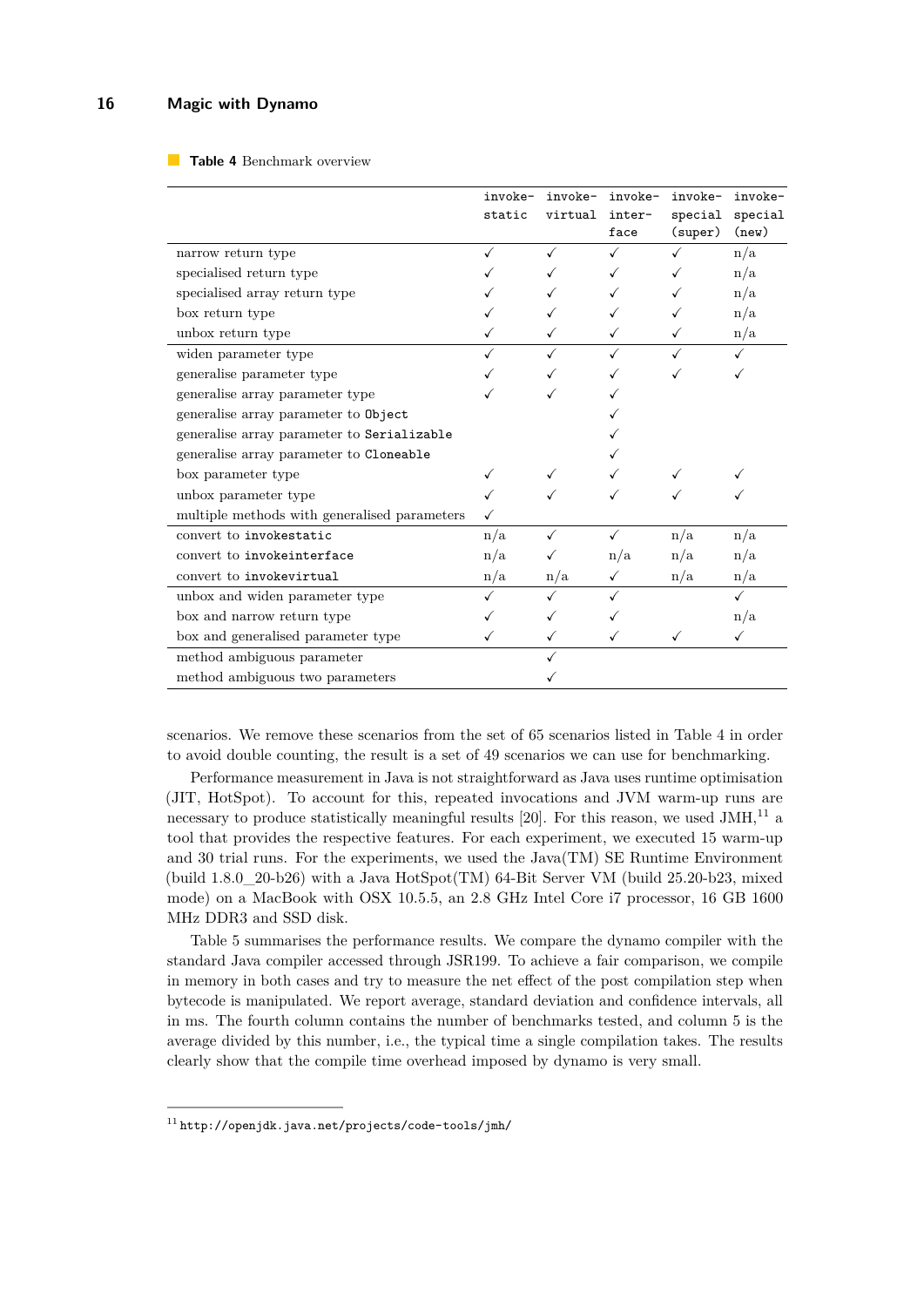| benchmarks | average<br>runtime<br>(ms) | stdev (ms) | bench-<br>mark<br>count | average<br>runtime single<br>benchm. $(ms)$ | confidence interval<br>$(ms)$ (99.9%) |
|------------|----------------------------|------------|-------------------------|---------------------------------------------|---------------------------------------|
| classic    | 1923                       | 65         | 49                      | 39.24                                       | [1857, 1988]                          |
| dynamo     | 2142                       | 91         | 49                      | 43.71                                       | [2051, 2233]                          |

<span id="page-16-1"></span>**Table 5** Dynamo vs classic compiler performance

# **6.2 Runtime Benchmarks**

We have also created a benchmark for runtime resolution. As the low performance overhead of invokedynamic is known and has been reported in previous research [\[29,](#page-24-8) [3\]](#page-23-17), the benchmark is based on unit tests that only compute the target methods using the resolution algorithm described in [5.1](#page-10-3) from a set of candidate methods. Therefore, the design of the benchmarks is driven by the following considerations: (1) a benchmark has a (significant) number of candidate target methods scattered across several classes within the type hierarchy, (2) candidate methods are detected via conversions represented by non-trivial paths within the TCG including combinations of different edge types.

The individual benchmark scenarios are implemented as standard JUnit tests, and used for quality assurance as well as to assess performance. Each test case has a self-explanatory name to express its purpose. The packages and respective test cases are:

- $\blacksquare$  specstaticreturntype a simple scenario with a test to locate a static target method with a specialised return type
- $\blacksquare$  boxunbox a scenario with tests that require the following conversions to locate the target method: (1) boxing, (2) un-boxing, (3) boxing and widening of parameter types and (4) un-boxing and narrowing of the return type
- methodoverloading a scenario with multiple d potential target methods, and tests m. checking different resolution strategies to select target methods
- $\blacksquare$  overloading hierarchy a scenario with multiple overloaded potential target methods scattered across a class and its direct and indirect super classes
- $\blacksquare$  disambiguateby returntype a scenario to test situations where the target method is selected based on the return type, simulating a scenario similar to what will be further discussed in section [7.2](#page-19-0)

| benchmarks | average<br>runtime<br>(ms) | stdev (ms) | bench-<br>mark<br>count | average<br>runtime single<br>benchm. $(ms)$ | confidence interval<br>$(ms)$ (99.9%) |
|------------|----------------------------|------------|-------------------------|---------------------------------------------|---------------------------------------|
| all        | 0.180                      | 0.001      | 14                      | 0.013                                       | [0.179, 0.181]                        |

<span id="page-16-2"></span>**Table 6** Method resolution performance

Table [6](#page-16-2) summarises the performance results, using the same format as table [5](#page-16-1) described above. This result confirms that the performance overhead of runtime resolution is negligible.

## <span id="page-16-0"></span>**7 Case Studies**

To demonstrate the applicability of our approach, we present two case studies sourced from real world scenarios.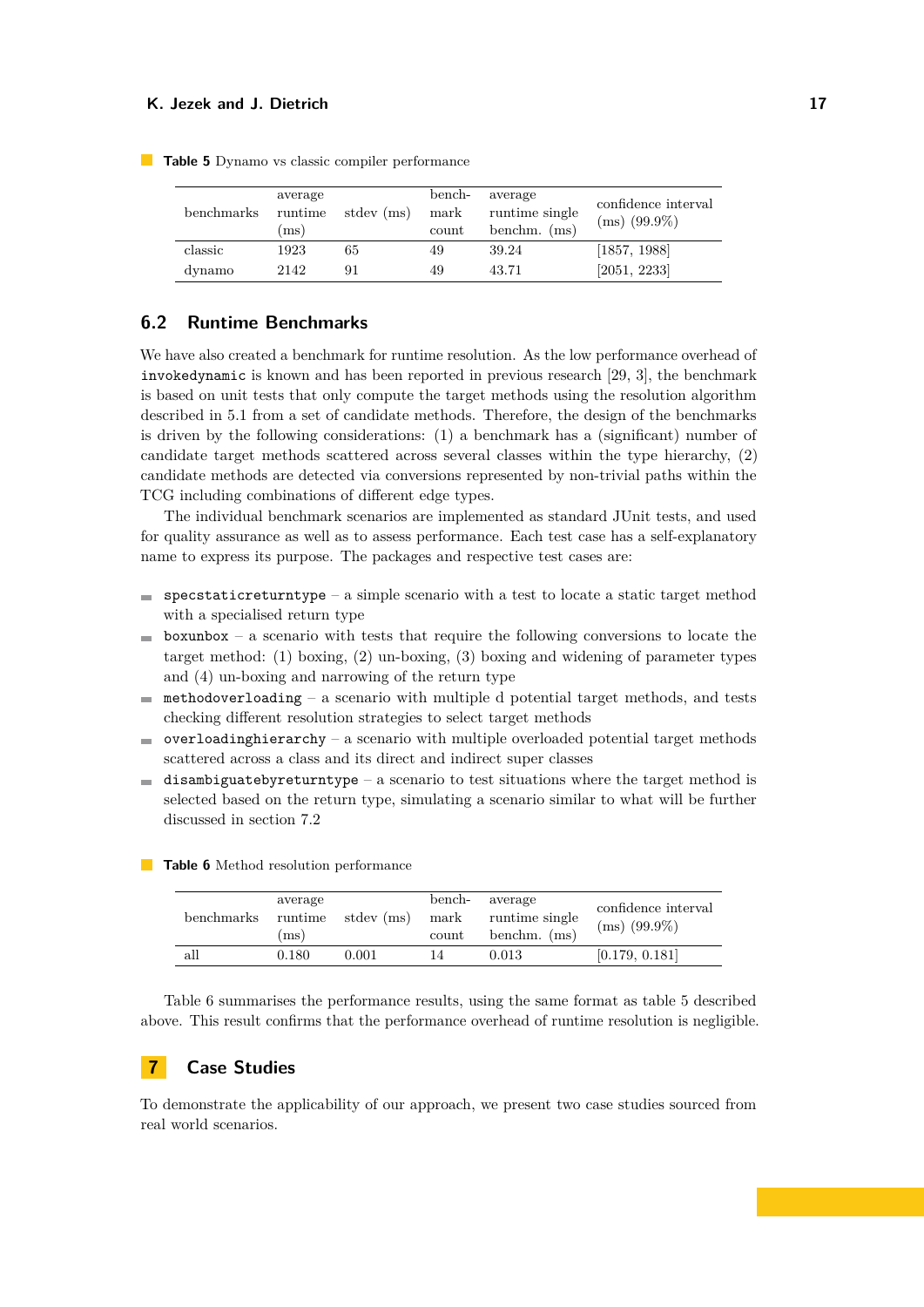<span id="page-17-3"></span>

**Figure 3** Case study 1 application design

#### **7.1 Solving Compatibility Issues between Jasperreports and Jfreechart**

The first case study is sourced from a real world scenario using the popular Java reporting library *jasperreports*[12](#page-17-0) . *Jasperreports* uses several other libraries including *jfreechart*[13](#page-17-1) , which evolve independently, and this can lead to incompatibilities. In particular, a problem occurs when *jfreechart* evolves from version 1.0.0 to 1.0.12. In this upgrade, the constructor TimeSeries(String) in the class org.jfree.data.time.TimeSeries is changed to TimeSeries(Comparable). There are several overloaded variants of this constructor, but for all of them the type of the first parameter is changed from String to Comparable.

This change is particularly dangerous for two reasons: (1) The change happens between two micro versions, such evolutions are widely regarded as being compatible in accordance with popular semantic versioning schemes [\[30,](#page-24-15) [31\]](#page-24-16). These schemes are widely used to represent compatibility contracts between collaborating components, and tools and frameworks like Maven and OSGi support them. (2) This change only affects binary compatibility, and its implications therefore depend on the mode of deployment. The issue does not occur when *jasperreports* is built, but only if a dynamic system upgrade mechanism like OSGi or Java WebStart is used. The key observation here is that String implements the Comparable interface, and that generalising a parameter type generally preserves source compatibility.[14](#page-17-2)

The system used in the case study is depicted in Figure [3.](#page-17-3) The system is represented using a model resembling a UML class diagram. However, the arrows represent the invocation of a method or constructor in the target class, and the dashed box represents the older version of the library. Labels on edges show the Java code at the respective call site. The model contains an application client.jar, which is a simple client application producing a basic report containing a chart. The example illustrates both compile and runtime dependencies. While the client application is compiled and invoked against both libraries, *jasperreports* runs only against *jfreechart-1.0.0* and this dependency is not resolved at compile time.

This setting allows for at least three scenarios: (1) the client is compiled and executed with *jfreechart-1.0.0*, (2) the client is compiled against *jfreechart-1.0.0* and executed with *jfreechart-1.0.12*, (3) the client is compiled and executed with *jfreechart-1.0.12*. Only the first scenario succeeds with the standard Java compiler. In the second scenario, both dependencies  $client \rightarrow jfreechart$  and *jasperreports*  $\rightarrow jfreechart$  will fail due to the incompatible change in TimeSeries(..). In the third scenario, the problem will be solved for the client as it can

<span id="page-17-0"></span> $^{12}\mathrm{http://community.jaspersoft.com/project/jasperreports-library}$  $^{12}\mathrm{http://community.jaspersoft.com/project/jasperreports-library}$  $^{12}\mathrm{http://community.jaspersoft.com/project/jasperreports-library}$ 

<span id="page-17-1"></span><sup>13</sup> <http://www.jfree.org/jfreechart/>

<span id="page-17-2"></span><sup>&</sup>lt;sup>14</sup> There are exceptions where generalising a parameter type can create ambiguities in the presence of overloading that lead to compilation errors.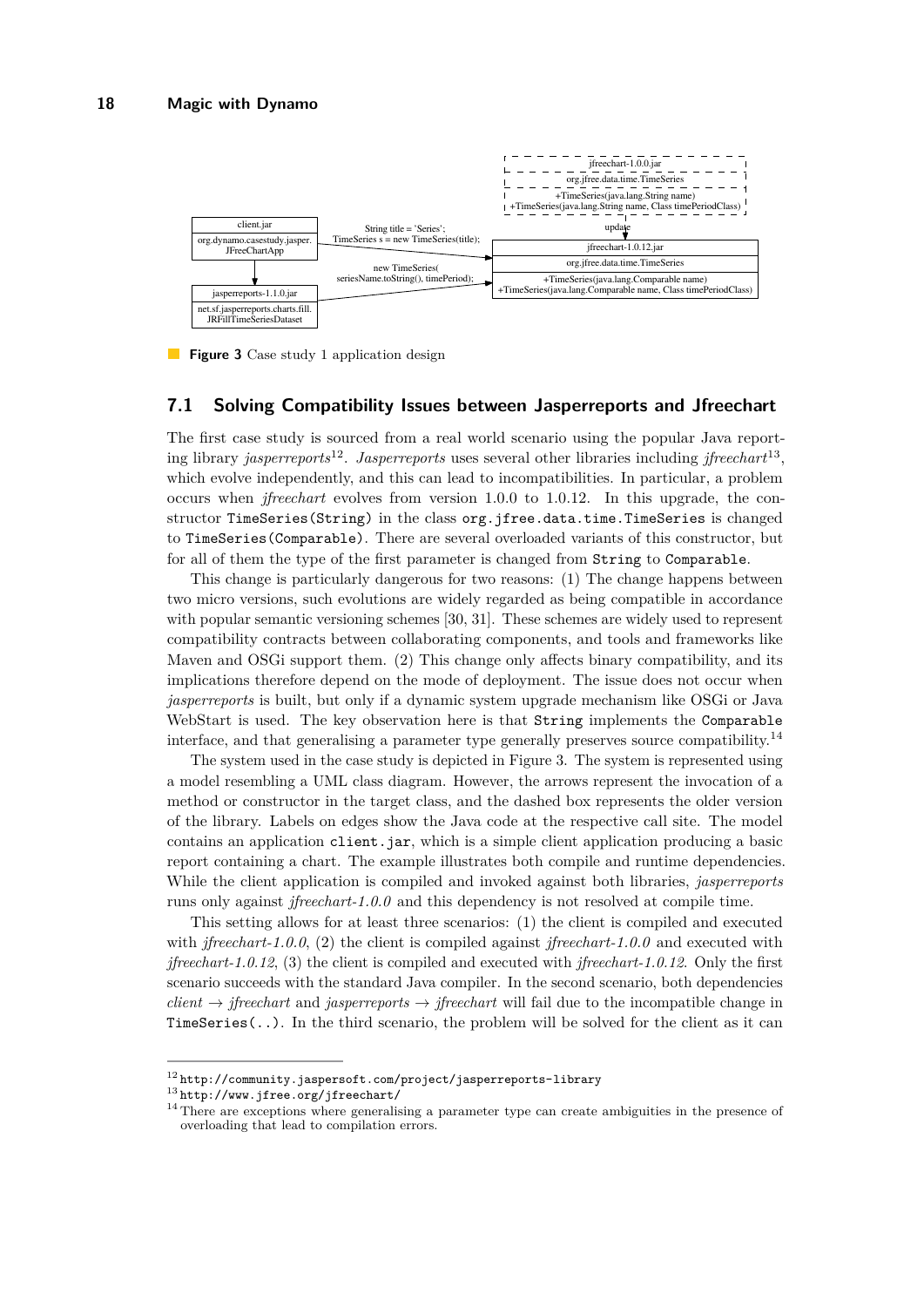```
1 ldc #10 // String 'Series'
2 astore_2
3 new #11 // class org/jfree/data/time/TimeSeries
4 dup
5 aload_2
6 invokespecial #12 // Method org/.../TimeSeries."<init>":(Ljava/lang/String;)V
```
**Listing 10** Client code compiled with javac

```
1 ldc #10 // String 'Series'
2 astore_2
3 aload_2
4 invokedynamic #130, 0 // InvokeDynamic #3:C$D:(Ljava/../String;)Lorg/../TimeSeries;
5
6 BootstrapMethods:
7 3: #126 invokestatic org/dynamo/rt/DynamoBootstrap.bootstrapSpecialNew:(
            Ljava/lang/invoke/MethodHandles$Lookup;
9 Ljava/lang/String;
10 Ljava/lang/invoke/MethodType;)Ljava/lang/invoke/CallSite;
```
**Listing 11** Client code compiled with dynamo **College** 

now be compiled, although invocations of TimeSeries(..) from *jasperreports* will still fail. However, the working client will remain prone to similar problems as *jfreechart* may evolve further.

To solve this problem, we compiled the client with the dynamo compiler. This produces a client program that is compatible with both versions of *jfreechart* and resilient to any possible future change of a similar nature. We also processed the *jasperreports* library with the dynamo enhancer, demonstrating the application to third party or legacy software where only bytecode is available. Finally, we invoked the program and verified by inspection that both versions produce the same report. Listings [10](#page-18-0) and [11](#page-18-1) show the bytecode of the original client compiled with the standard Java compiler followed by the enhanced bytecode. The output is provided in the format produced by the javap tool, with comments revealing values defined in the constant pool. The modifications follow the process described above: the instructions creating the object and invoking its constructor are replaced by invokedynamic, which refers to the respective bootstrap method.

We have also used this case study as a macro benchmark in order to measure the overhead of using dynamo on a real-world program. Again, JMH was used to conduct these experiments, with 15 warm-up and 30 trial runs. Table [7](#page-18-2) summarises the compiler results, and confirms that the performance overhead of using dynamo is small.

<span id="page-18-2"></span>**Table 7** Dynamo vs classic compiler performance for *jasperreports*

|         |      |    | benchmark average runtime (ms) stdev (ms) confidence interval (ms) $(99.9\%)$ |
|---------|------|----|-------------------------------------------------------------------------------|
| classic | 1278 | 52 | [1255, 1302]                                                                  |
| dynamo  | 1330 | 56 | [1305, 1355]                                                                  |

We have also measured the runtime overhead. In this benchmark, a simple report is generated first by running a simple demo program that uses *jasperreports* compiled with the classic compiler, and then by running it again with *jasperreports* compiled by dynamo.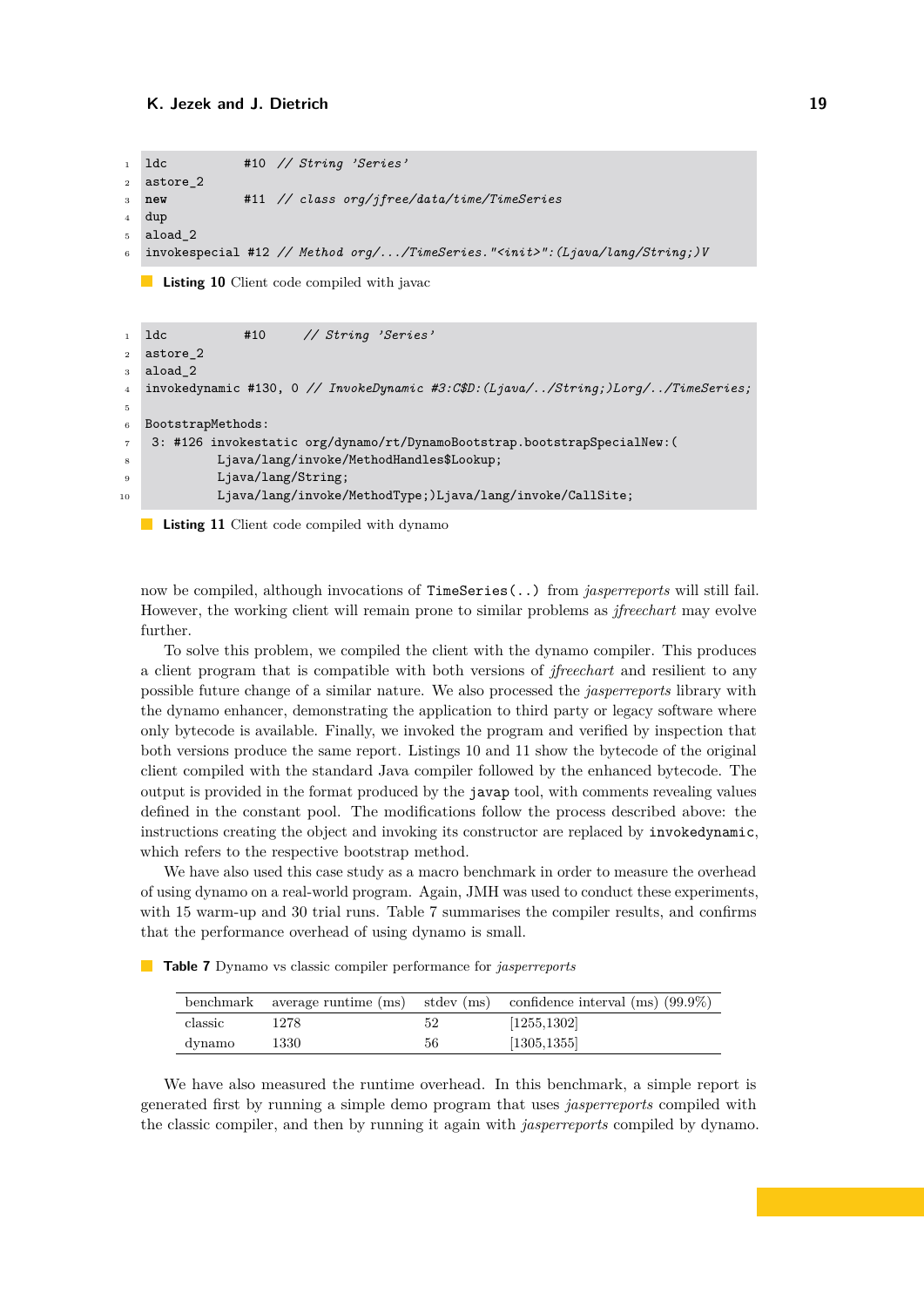We do use the same version of *jfreechart* (1.0.0) in both cases in order to avoid a bias that would be caused by the different performance characteristics of different versions of this library. Therefore, the same classes are used in both cases, but the generated bytecode and the method used for linking differs. The respective results are reported in table [8.](#page-19-1) This again confirms that the overhead of dynamo runtime resolution is small.

<span id="page-19-1"></span>**Table 8** Runtime performance of simple report generation with *jasperreports*

|         |     | benchmark average runtime $(ms)$ stdev $(ms)$ confidence interval $(ms)$ (99.9%) |
|---------|-----|----------------------------------------------------------------------------------|
| classic | 168 | [165, 172]                                                                       |
| dynamo  | 175 | [154, 218]                                                                       |

# <span id="page-19-0"></span>**7.2 Avoiding the Hazards of Covariant Return Types and Bridge Methods**

In a second case study, we demonstrate how compilation with dynamo can avoid an error that was encountered when the JDK was refactored to use more covariant return types when overriding  $\text{clone}()$  methods<sup>[15](#page-19-2)</sup>. We use the formulation of this problem presented in [\[34\]](#page-24-17). The scenario consists of three simple classes, Wrapper, WrapperChild and WrapperGrandchild, the source code is shown in listing [12.](#page-20-0) Both WrapperChild and WrapperGrandchild override wrap, but WrapperGrandchild does so using a covariant return type. When a client calls wrap on an object that is an instance of WrapperGrandchild but declared as Wrapper, an invokevirtual instruction pointing to a wrap method with the descriptor (LObject;)LCollection; (package names omitted) is used. Therefore, a method with such a descriptor must exist in WrapperGrandchild. The compiler solves this problem by generating a synthetic bridge method with the descriptor (LObject;)LCollection; that then just delegates to the actual method with the descriptor (LObject;)LList;. This is therefore a case of return type overloading. The respective bytecode is shown in listing [13](#page-20-1)<sup>[16](#page-19-3)</sup>.

The problem occurs when Wrapper and WrapperChild on the one hand and Wrapper-Grandchild on the other hand are deployed in different libraries. When WrapperChild is refactored to also use a covariant return type, it too gets two wrap methods - the actual method with the descriptor (LObject;)LList; and the synthetic methods with the descriptor (LObject;)LCollection;. Now assume we execute the code in listing [14.](#page-20-2)

Executing this line invokes WrapperGrandchild.wrap:(LObject;)LList;. This method calls WrapperChild.wrap:(LObject;)LCollection; via super as this was the only method in WrapperChild that was available when WrapperGrandchild was compiled against the old version of WrapperChild. This method is now a bridge method, and therefore calls WrapperChild.wrap:(LObject;)LList using an invokevirtual instruction. Since the actual type of the receiver object is WrapperGrandchild, this call is dispatched to Wrapper-Grandchild.wrap:(LObject;)LList;. This causes the program to loop infinitely and terminate with a StackOverflowError. The respective call graph is shown in Figure [4.](#page-21-0)

Using the dynamo compiler prevents this from happening not because of the signature adaptation, but due to the disambiguation strategy used during runtime resol-

<span id="page-19-2"></span> $15$ <http://mail.openjdk.java.net/pipermail/core-libs-dev/2012-January/009119.html> [Accessed: October 20, 2015]

<span id="page-19-3"></span><sup>16</sup> The repeated checkcast instruction is a Java compiler bug reported in [http://bugs.java.com/](http://bugs.java.com/bugdatabase/view_bug.do?bug_id=6246854) [bugdatabase/view\\_bug.do?bug\\_id=6246854](http://bugs.java.com/bugdatabase/view_bug.do?bug_id=6246854)[Accessed: May 3, 2016]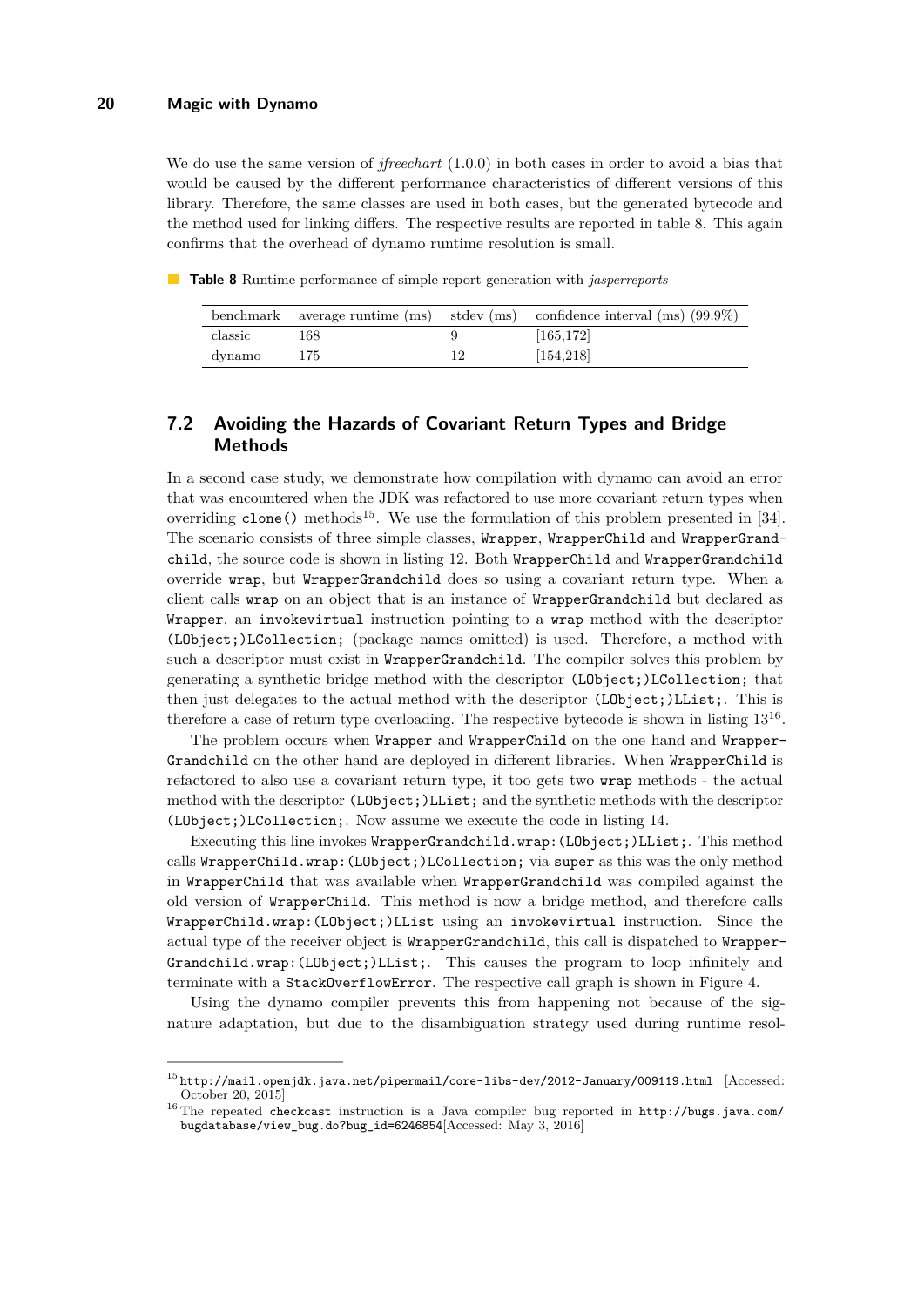```
1 public class Wrapper {
2 public Collection wrap(Object o) {
3 Collection c = new ArrayList();
\ddot{c} \cdot \text{add}(o);5 return c;
 6 }
7 }
8
9 public class WrapperChild extends Wrapper {
10 @Override public Collection wrap(Object o) {
11 return super.wrap(o);
\begin{array}{ccc} & & & \text{ } \\ 12 & & & \end{array}13 }
14
15 public class WrapperGrandchild extends WrapperChild {
16 @Override public List wrap(Object o) {
17 return (List) (super.wrap(o));
18 }
_{19} \, }
```
**Listing 12** Case study 2 source code (imports omitted)

```
1 // access flags 0x1
2 public wrap(Ljava/lang/Object;)Ljava/util/List;
3 ALOAD 0
4 ALOAD 1
5 INVOKESPECIAL WrapperChild.wrap (Ljava/lang/Object;)Ljava/util/Collection;
6 CHECKCAST java/util/List
7 CHECKCAST java/util/List
8 ARETURN
\alpha10 // access flags 0x1041
11 public synthetic bridge wrap(Ljava/lang/Object;)Ljava/util/Collection;
12 ALOAD 0
13 ALOAD 1
14 INVOKEVIRTUAL WrapperGrandchild.wrap (Ljava/lang/Object;)Ljava/util/List;
15 ARETURN
```
**Listing 13** Case study 2 bytecode of WrapperGrandchild

<span id="page-20-2"></span>

**Listing 14** Case study 2 client code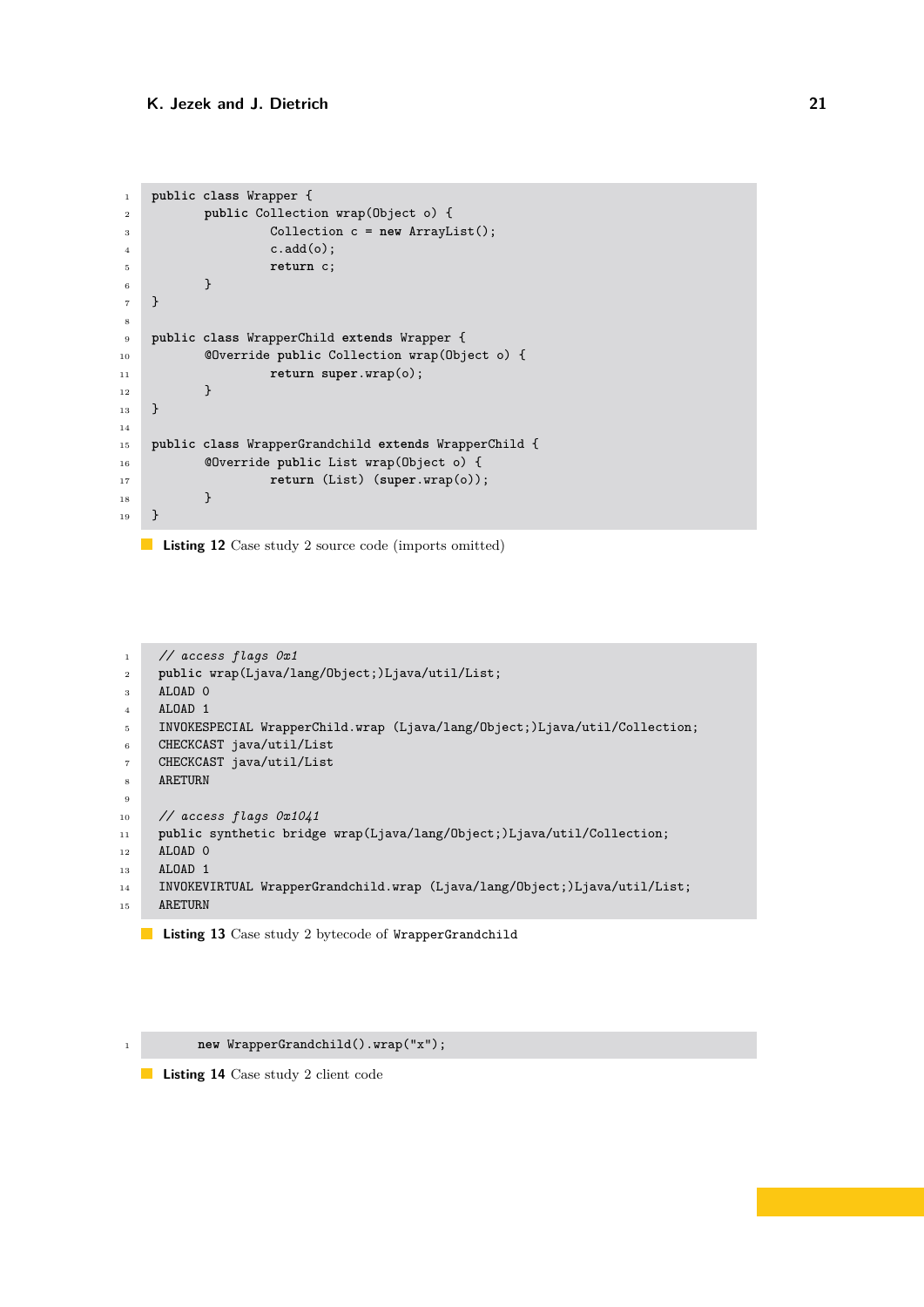```
1
2 public wrap(Ljava/lang/Object;)Ljava/util/List;
3 aload_0
4 aload_1
5 invokedynamic #31 // wrap:(LWrapperChild;Ljava/lang/Object;)Ljava/util/Collection;
6 checkcast java/util/List
7 checkcast java/util/List
8 areturn
9
10 public synthetic bridge wrap(Ljava/lang/Object;)Ljava/util/Collection;
11 aload 0
12 aload_1
13 invokevirtual #4 // Method wrap:(Ljava/lang/Object;)Ljava/util/List;
14 areturn
15
16 Constant pool:
17 #4 = Methodref // WrapperGrandchild.wrap:(Ljava/lang/Object;)Ljava/util/List;
18 #31 = InvokeDynamic// wrap:(LWrapperChild;Ljava/lang/Object;)Ljava/util/Collection;
```
**Listing 15** Bytecode of WrapperGrandchild generated by dynamo

ution. Resolution only considers non-synthetic methods. Therefore, we have two adaptable candidate methods with the extended descriptors  $W$ rapper: (Object)Collection and WrapperChild:(Object)List. Both are minimal (most specific), but because they both have the same parameter types, the method with the more specific return type WrapperChild:(Object)List is selected. The replacement pattern used is invokespecial (super) as the call via super is the cross-component call. The bytecode produced by *dynamo* is shown in Listing [15,](#page-21-1) the respective call graph is shown in Figure [5.](#page-21-0)

<span id="page-21-0"></span>

**Figure 5** Call graph after refactoring, compiled with dynamo

# **8 Conclusion**

piled with javac

In this paper, we have proposed the dynamo framework consisting of a bytecode enhancer, a compiler, a filter DSL and a runtime component. We have demonstrated the benefits of using dynamo using a set of benchmarks and two case studies sourced from real-world scenarios. In both case studies, unintuitive runtime errors can be avoided by using the dynamo compiler.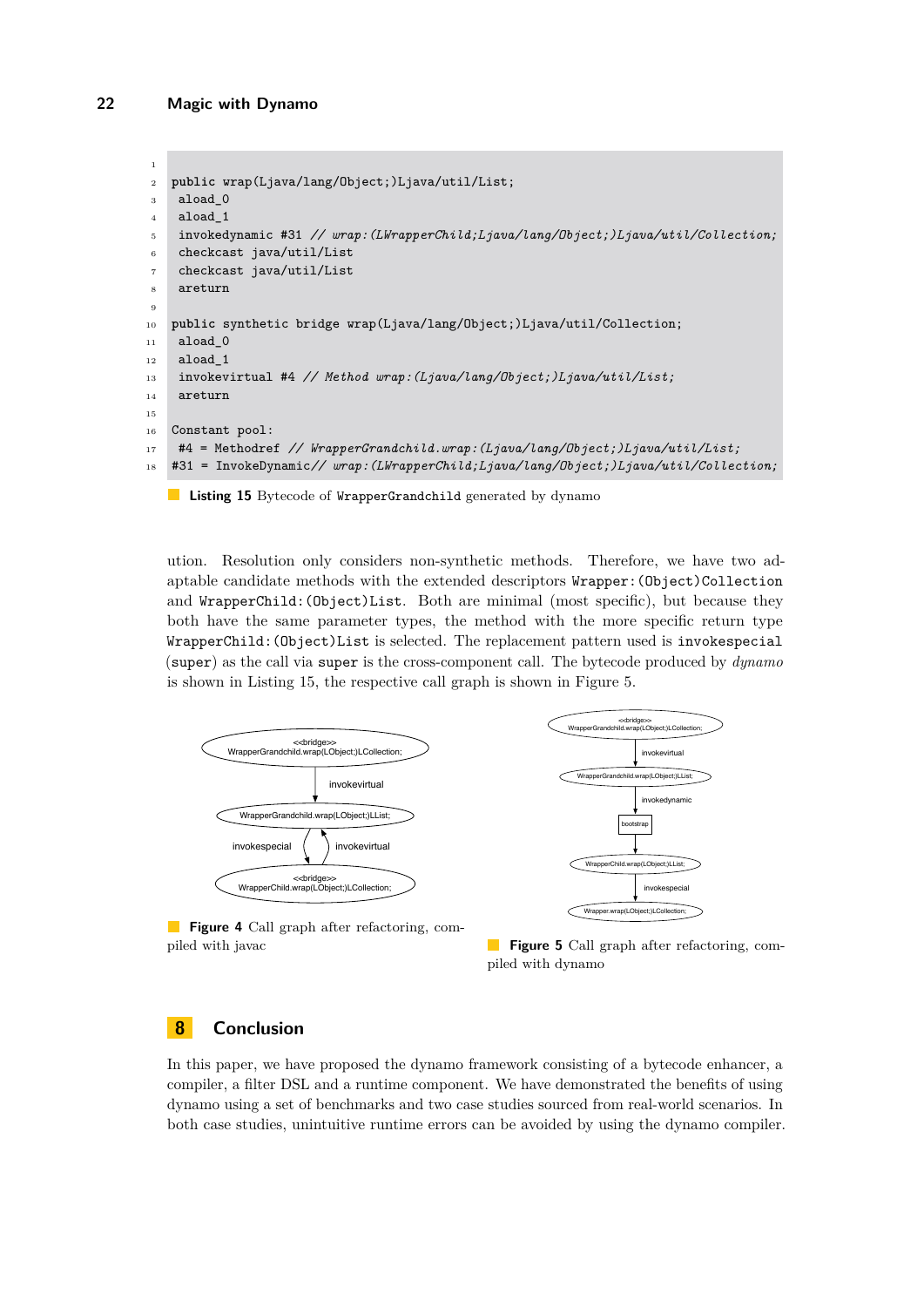The benchmarks show that the overhead of using dynamo is low.

While we have discussed dynamo in the context of the Java language and compilation targeting the JVM, the same idea can be potentially applied to other languages and platforms. The enhancer can be used as a tool kit to improve other compilers targeting the JVM, such as scalac. Dynamo could also be ported to other language / platform combinations facing similar problems related to binary compatibility, such as C#/CLR/.NET.

In the context of Java, the same idea could also be applied to support compatible type changes for fields exposed by libraries. We did not include this in our work as direct field access in Java programs is discouraged. Other possible extensions include to restrict constant inlining across components.

#### **Acknowledgements**

The authors would like to thank Alex Buckley, Nicholas Hollingum, Stepanka Jezkova and Alex Potanin for their valuable feedback.

# **Appendices**

# <span id="page-22-1"></span>**A Dynamo DSL Grammar**

```
kind ::= '+' | '-'
role ::= 'callsite' | 'target'
filters ::= filter ( ', ' filter )*className ::= NAME
methodName ::= NAME
descriptor ::= '(' NAMES ')' NAME
filter ::= kind role className ( '#' methodName descriptor? )?
NAMES ::= (NAME (',' NAME )* )+
```
NAME is used as defined in [\[22,](#page-23-4) sect 6], but with added support for the  $*$  and ? wildcard characters.

## <span id="page-22-0"></span>**B Dynamo Compiler Options**

| parameter   | required | description                                                      |
|-------------|----------|------------------------------------------------------------------|
| $-cp$       | yes      | Specify where to find user class files and annotation processors |
| -d          | yes      | Specify where to place generated class files                     |
| -sourcepath | yes      | Specify where to find input source files                         |
| -classic    | no       | Classic compilation without enhancement - same as javac          |
| -encoding   | no       | Specify character encoding used by source files                  |
| -filter     | no       | Specify which methods to enhance as defined in section 4.3       |
| $-help$     | no       | Print instructions                                               |
|             |          |                                                                  |

**Table 9** Dynamo Compiler Options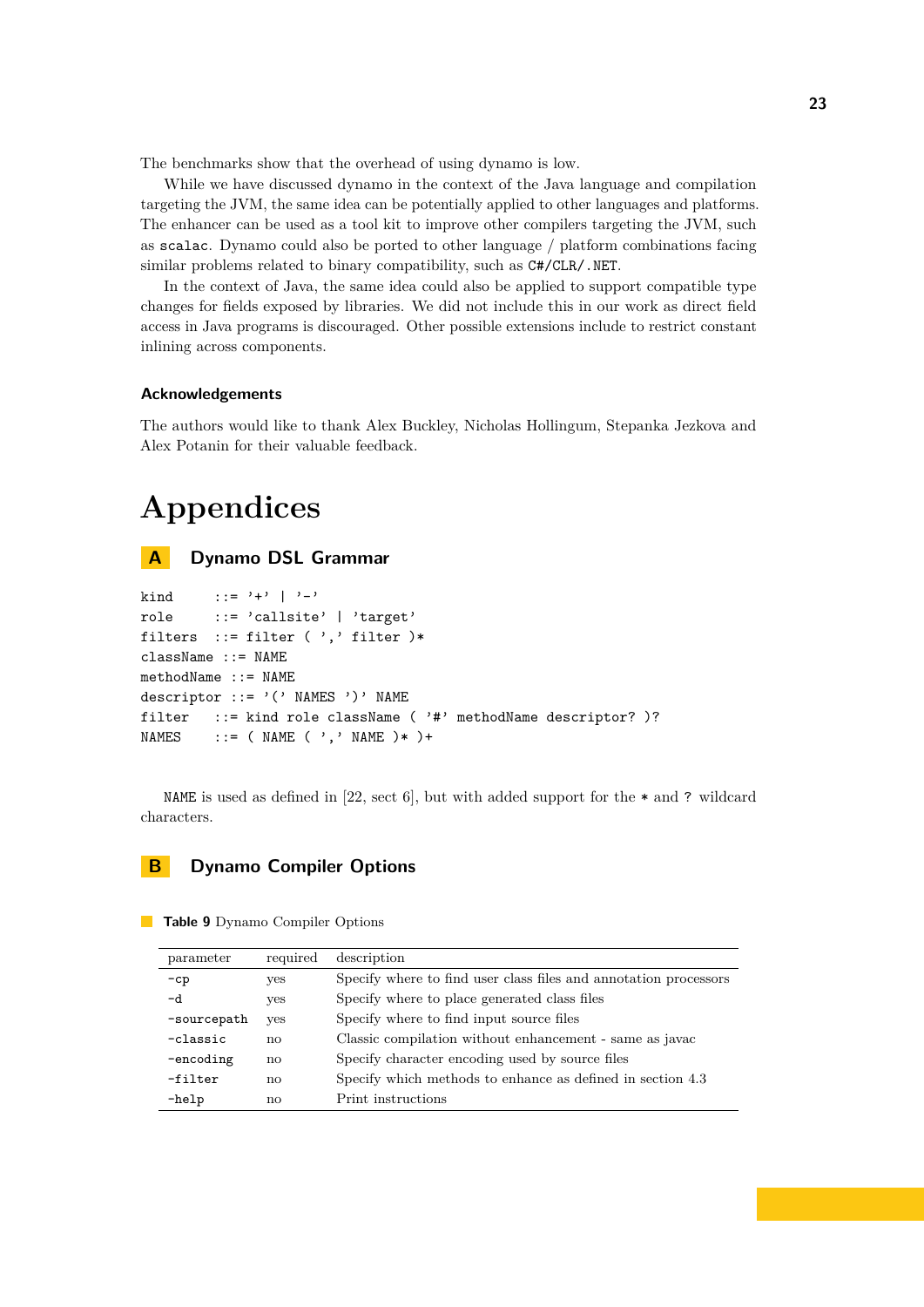#### **References**

- <span id="page-23-18"></span>**1** JSR-000199 Java™ Compiler API. [https://jcp.org/aboutJava/communityprocess/](https://jcp.org/aboutJava/communityprocess/final/jsr199/index.html) [final/jsr199/index.html](https://jcp.org/aboutJava/communityprocess/final/jsr199/index.html). [Accessed: October 20, 2015], 2006.
- <span id="page-23-12"></span>**2** Miles Barr and Susan Eisenbach. Safe upgrading without restarting. In *Proceedings ICSM'03*. IEEE, 2003.
- <span id="page-23-17"></span>**3** Patricia Conde and Francisco Ortin. JINDY: A java library to support invokedynamic. *Computer Science and Information Systems*, 11(1):47–68, 2014.
- <span id="page-23-21"></span>**4** Don Coppersmith and Shmuel Winograd. Matrix multiplication via arithmetic progressions. In *Proceedings STOC'87*. ACM, 1987.
- <span id="page-23-15"></span>**5** John Corwin, David F. Bacon, David Grove, and Chet Murthy. Mj: a rational module system for java and its applications. In *Proceedings OOPSLA'03*. ACM, 2003.
- <span id="page-23-1"></span>**6** Bradley E Cossette and Robert J Walker. Seeking the ground truth: a retroactive study on the evolution and migration of software libraries. In *Proceedings FSE'12*. ACM, 2012.
- <span id="page-23-14"></span>**7** Ilie Şavga and Michael Rudolf. Refactoring-based support for binary compatibility in evolving frameworks. In *Proceedings GPCE '07*. ACM, 2007.
- <span id="page-23-3"></span>**8** Joseph D. Darcy. Kinds of compatibility: Source, binary, and behavioral. [https://blogs.](https://blogs.oracle.com/darcy/entry/kinds_of_compatibility) [oracle.com/darcy/entry/kinds\\_of\\_compatibility](https://blogs.oracle.com/darcy/entry/kinds_of_compatibility). [Accessed: October 20, 2015], 2008.
- <span id="page-23-19"></span>**9** Joseph D. Darcy. JDK release types and compatibility regions. [https://blogs.](https://blogs.oracle.com/darcy/entry/release_types_compatibility_regions) [oracle.com/darcy/entry/release\\_types\\_compatibility\\_regions](https://blogs.oracle.com/darcy/entry/release_types_compatibility_regions). [Accessed: October 20, 2015], 2009.
- <span id="page-23-10"></span>**10** Jim des Rivières. Evolving Java-based APIs. [http://wiki.eclipse.org/Evolving\\_](http://wiki.eclipse.org/Evolving_Java-based_APIs) [Java-based\\_APIs](http://wiki.eclipse.org/Evolving_Java-based_APIs). [Accessed: Nov. 20, 2015], 2007.
- <span id="page-23-2"></span>**11** Jens Dietrich, Kamil Jezek, and Premek Brada. Broken promises - an empirical study into evolution problems in java programs caused by library upgrades. In *Proceedings CSMR-WCRE'14*. IEEE, 2014.
- <span id="page-23-5"></span>**12** Jens Dietrich, Kamil Jezek, and Premek Brada. What java developers know about compatibility, and why this matters. *Empirical Software Engineering*, pages 1–26, 2015.
- <span id="page-23-0"></span>**13** Danny Dig and Ralph Johnson. How do APIs evolve? A story of refactoring. *Journal of Software Maintenance and Evolution: Research and Practice*, 18(2):83–107, 2006.
- <span id="page-23-13"></span>**14** Danny Dig, Stas Negara, Vibhu Mohindra, and Ralph Johnson. ReBA: refactoring-aware binary adaptation of evolving libraries. In *Proceedings ICSE '08*. ACM, 2008.
- <span id="page-23-20"></span>**15** Edsger W Dijkstra. A note on two problems in connexion with graphs. *Numerische mathematik*, 1(1):269–271, 1959.
- <span id="page-23-11"></span>**16** Mikhail Dmitriev. Language-specific make technology for the Java programming language. In *Proceedings OOPSLA '02*, pages 373–385, New York, NY, USA, 2002. ACM.
- <span id="page-23-9"></span>**17** Sophia Drossopoulou, David Wragg, and Susan Eisenbach. What is Java binary compatibility? In *Proceedings OOPSLA'98*. ACM, 1998.
- <span id="page-23-7"></span>**18** David Flanagan and Yukihiro Matsumoto. *The ruby programming language*. O'Reilly Media, Inc., 2008.
- <span id="page-23-8"></span>**19** Ira R. Forman, Michael H. Conner, Scott H. Danforth, and Larry K. Raper. Release-torelease binary compatibility in SOM. In *Proceedings OOPSLA'95*. ACM, 1995.
- <span id="page-23-22"></span>**20** Andy Georges, Dries Buytaert, and Lieven Eeckhout. Statistically rigorous java performance evaluation. In *Proceedings OOPSLA'07*. ACM, 2007.
- <span id="page-23-6"></span>**21** Adele Goldberg and David Robson. *Smalltalk-80: the language and its implementation*. Addison-Wesley Longman Publishing Co., Inc., 1983.
- <span id="page-23-4"></span>**22** James Gosling, Bill Joy, Guy Steele, Gilad Bracha, and Alex Buckley. *The Java™ Language Specification (Java SE 8 Edition)*. Oracle America, Inc., February 2015.
- <span id="page-23-16"></span>**23** Chanwit Kaewkasi. Towards performance measurements for the java virtual machine's invokedynamic. In *Proceedings VIML'10*. ACM, 2010.